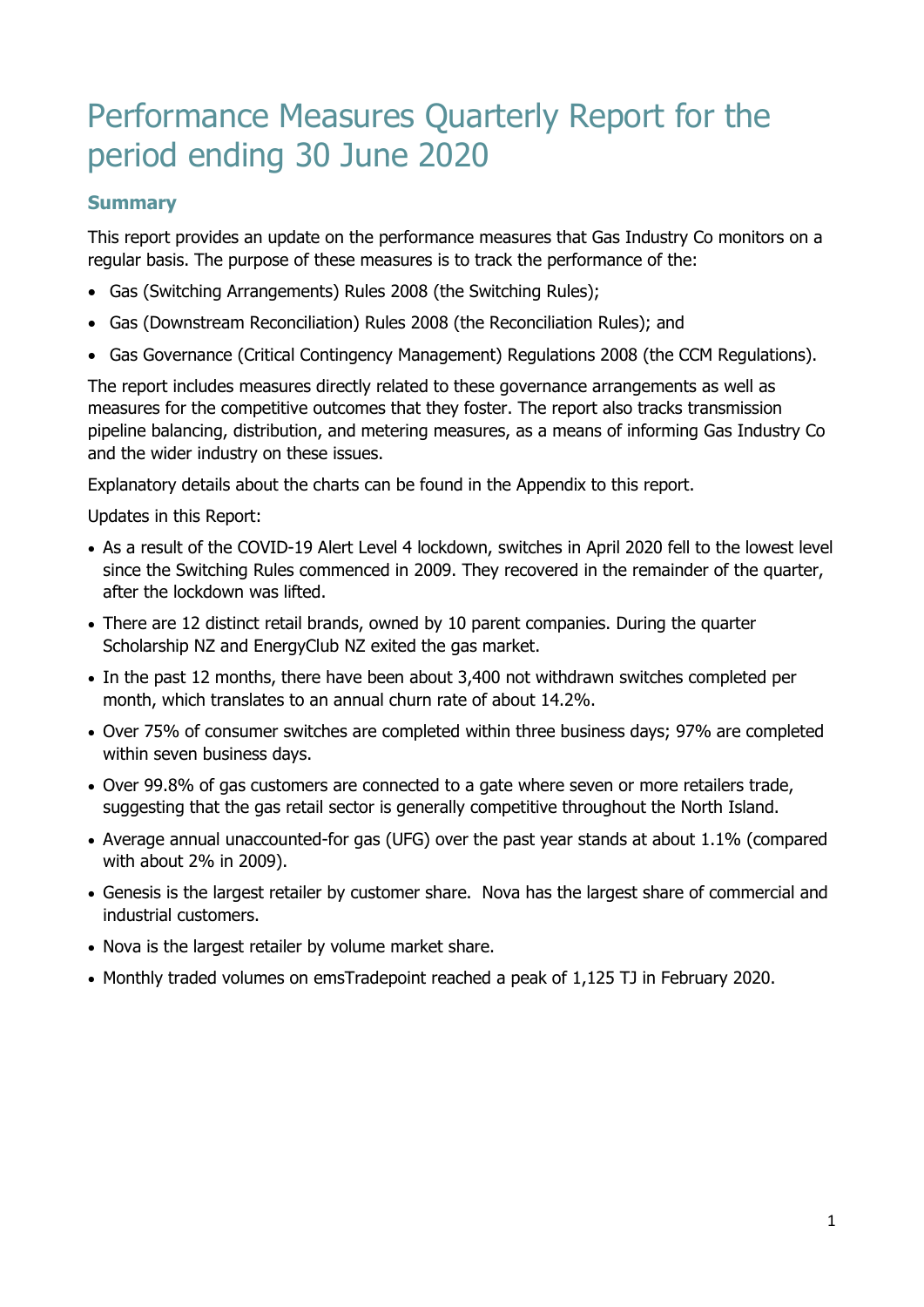## **Switching performance measures**

The purpose of the Switching Rules is to enable gas consumers to choose, and alternate, efficiently and satisfactorily between competing retailers. This section contains information about how many consumers have switched and how long it has taken for a switch to be completed.



#### **Chart 1: Monthly switching activity**

- This chart shows the number of switches that have occurred on ICPs that have a status of either active-contracted (ACTC) or active-vacant (ACTV) at the time of switching. The statistics exclude switches that have been withdrawn. $^1$
- There are about 3,400 not withdrawn switches per month, which translates to an annual churn rate of about 14.2%. Gas customers can switch retailers for many reasons, but the high level of activity in the gas retail market suggests that customers find changing retailer easy and can put pressure on retailers to offer competitive terms and pricing.
- See Chart A-1 in the appendix for a chart of switching activity since the start of the registry (March 2009).

<sup>1</sup> Withdrawn switches are those that have been reversed, either because they were originally entered in error or because the customer decided not to go ahead with the switch (this latter situation is a "win-back" when the current retailer persuades the customer to stay). On average, about 5.5% of initiated switches are subsequently withdrawn.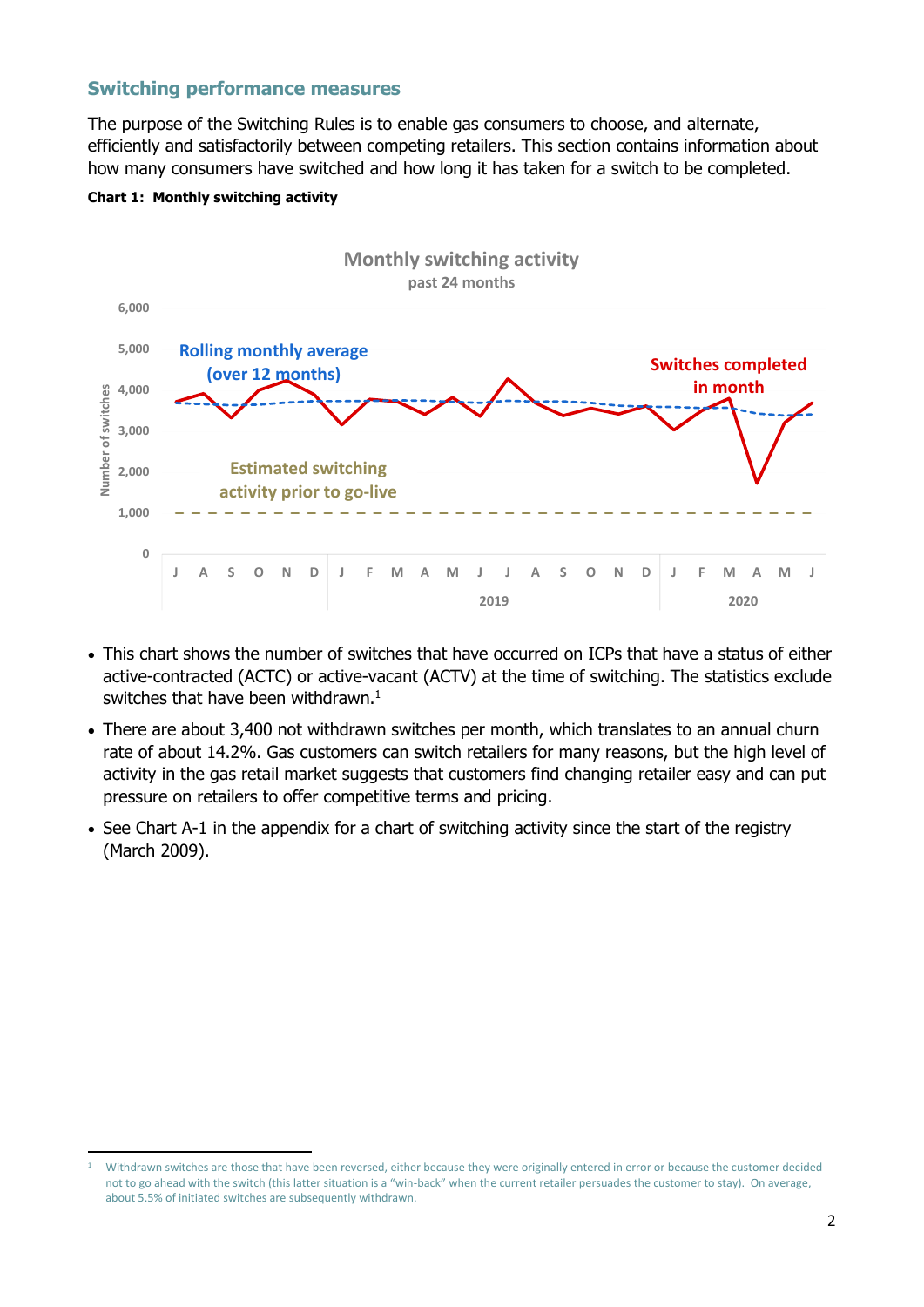

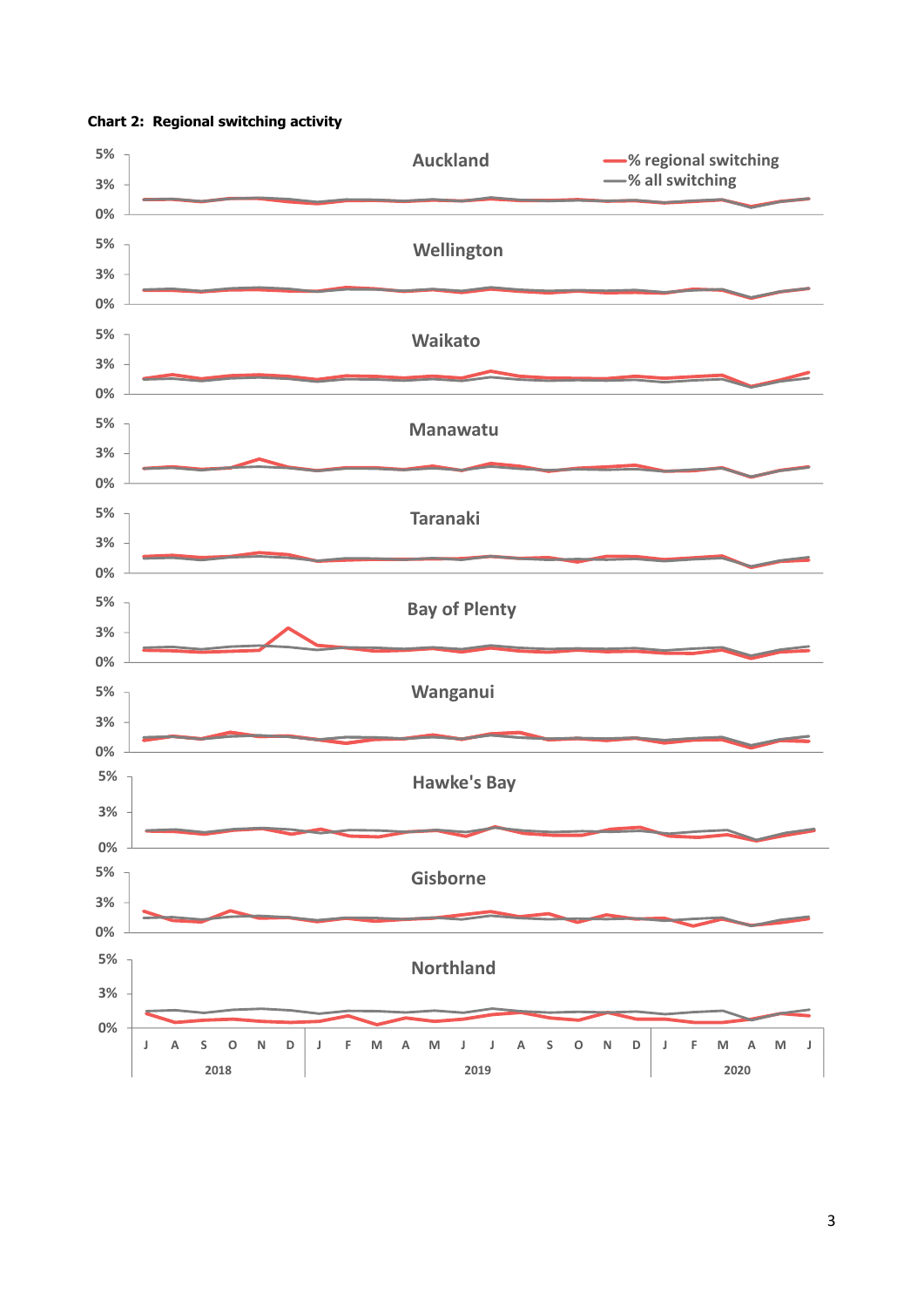

- For the past two years, switching times have averaged between 2 and 2.5 business days. Previously, switches could take weeks to process.
- Data are for switches of ICPs with a status of either active-contracted (ACTC) or active-vacant (ACTV) at the time of switching.



#### **Chart 4: Distribution of switching duration**

- This chart shows the distribution of switching times for the calendar years of 2009, 2012, 2015, 2017, 2019, and the first six months of 2020.
- The chart shows the change in switch length over time. In 2009, half of the switches were completed within seven days, while a quarter of switches took 17 days or more. By 2012, threequarters of switches took place in seven days or less. In 2015, there was a shift to completion within three days. In 2017, another pattern emerged, where about a quarter of switches happened in less than a day and another third were completed in two business days. Since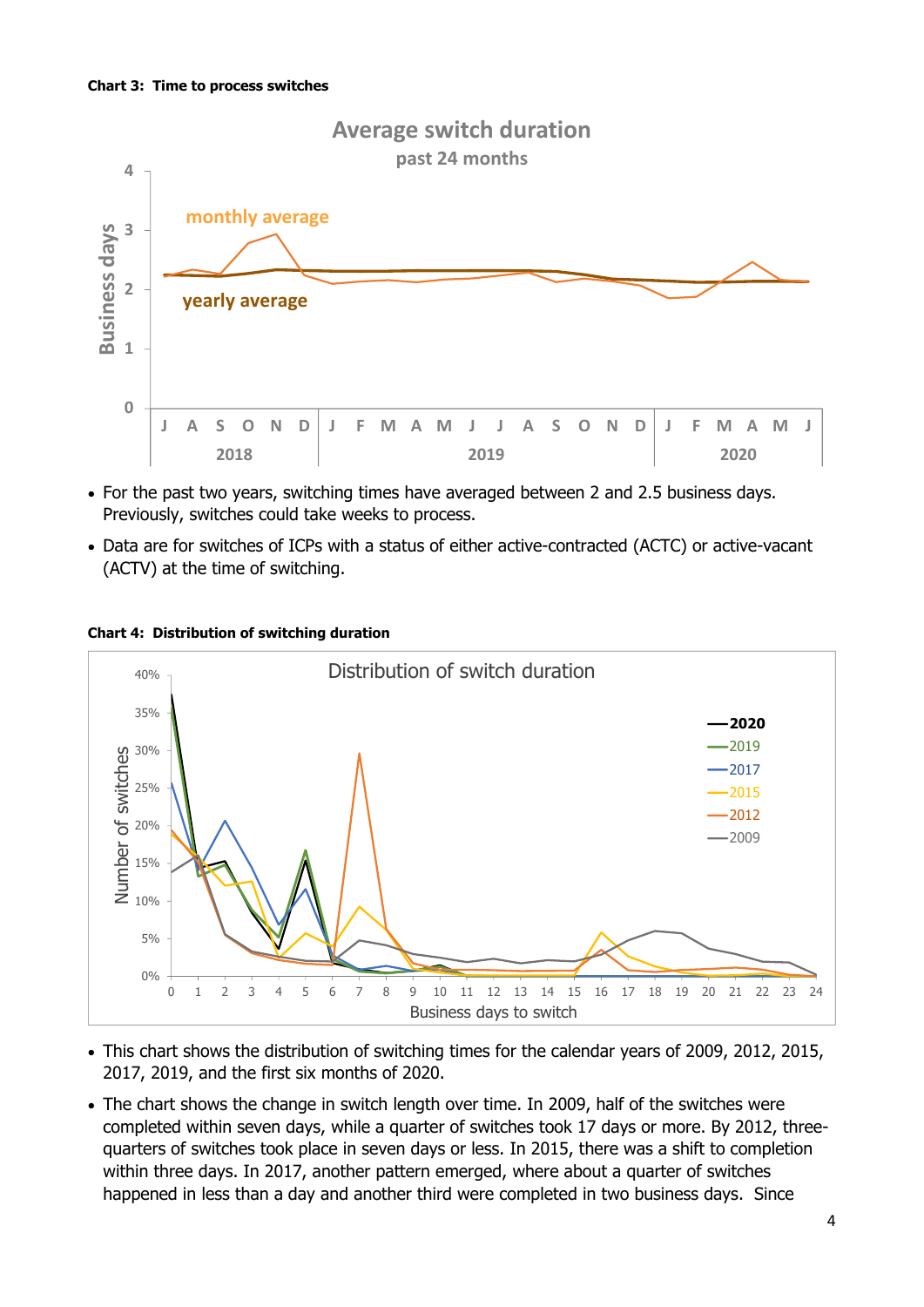2018, about one-third of switches have been completed in less than a day, and nearly all switches have taken fewer than seven days.



#### **Chart 5: Number and severity of breaches of the Switching Rules**

- This chart shows the breaches alleged each month by the registry operator. These allegations are generally for breaches of the rules that govern the mechanics of switching a gas consumer and include such things as late responses to switching notices.
- The chart does not show the breaches alleged in the course of performance audits, which tend to be related to the accuracy of information on the registry and the procedures that participants follow to maintain this information. Errors in registry participants' data handling procedures can give rise to hundreds of individual instances of rule breaches, which would be misleading to include in the chart above.

## **Allocation and reconciliation performance measures**

The Reconciliation Rules enable the fair, efficient, and reliable downstream allocation and reconciliation of downstream gas quantities. Under these rules, the amount of gas leaving the transmission system is allocated to the retailers whose customers have used the gas. Tracking unaccounted-for gas volumes is a useful way of monitoring the effectiveness of the rules and the accuracy of retailers' consumption estimations and meter readings.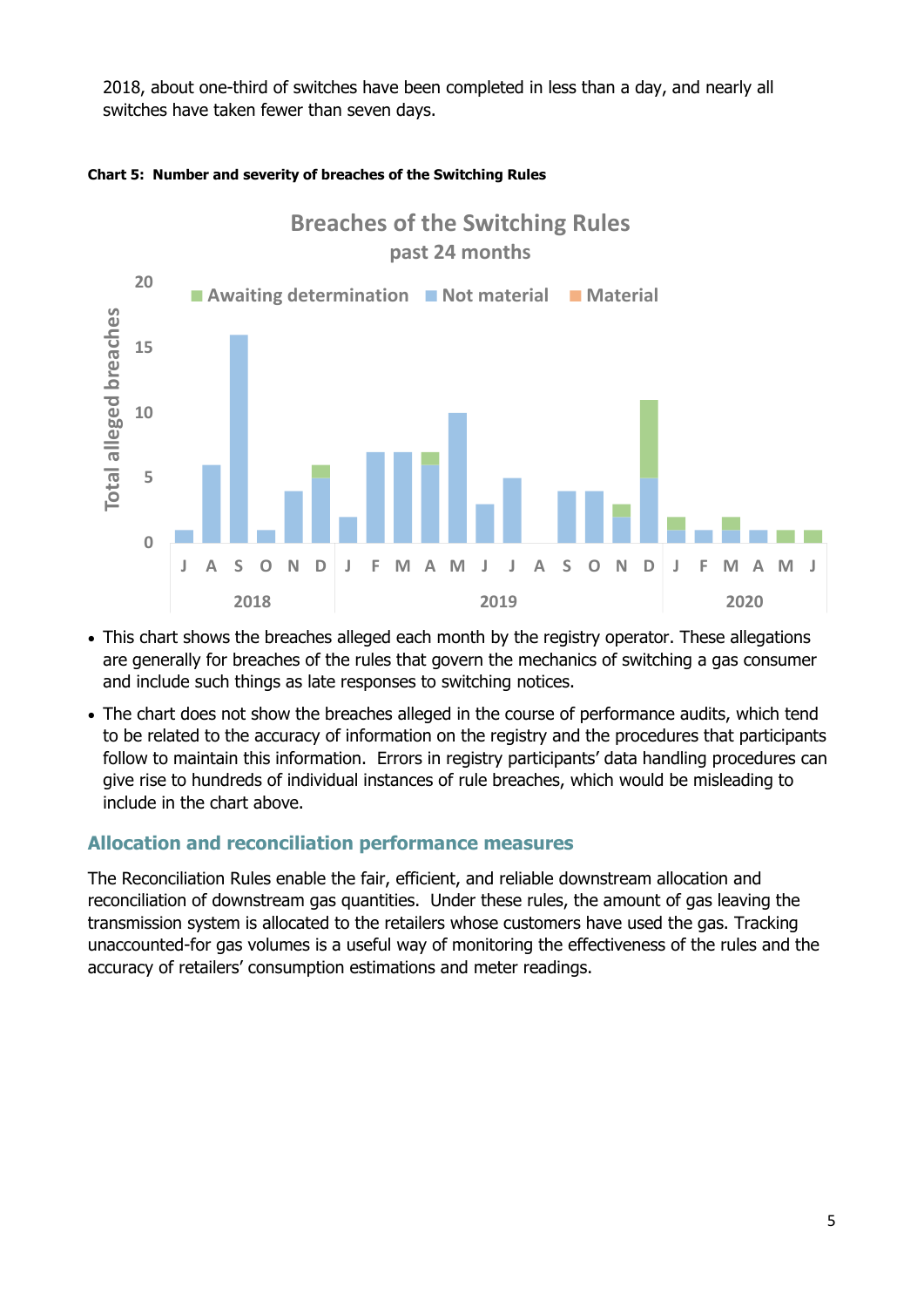



- As has happened in previous years, there is a peak in UFG in the months heading into winter 2019. This UFG is generally caused by mass market retailers underestimating the amount of gas their customers have used. Conversely, initial UFG for the spring months at the end of 2019 and 2018 was negative, also consistent with previous years. This negative UFG is generally caused by retailers overestimating the amount of gas their customers have used. Both situations tend to be resolved by more accurate data in later allocation stages.
- Note that this chart uses the initial allocation produced by the allocation agent following monthend, not the D+1 allocation results.<sup>2</sup>
- See Chart A-3 in the appendix for a chart of UFG since the start of the Reconciliation Rules.

<sup>2</sup> The initial allocation produced by the Allocation Agent is a "bottom up" approach whereby each of the retailers submits data based on a combination of actual meter readings (historical estimates) and consumption estimates since the last meter reading (forward estimates). In that context, UFG is a meaningful measure of the difference between the aggregate estimates and the volumes that have entered the network. By contrast, D+1 is a system for dividing the network volumes among retailers and that process does not produce UFG figures that are comparable with the bottom-up approach to allocation.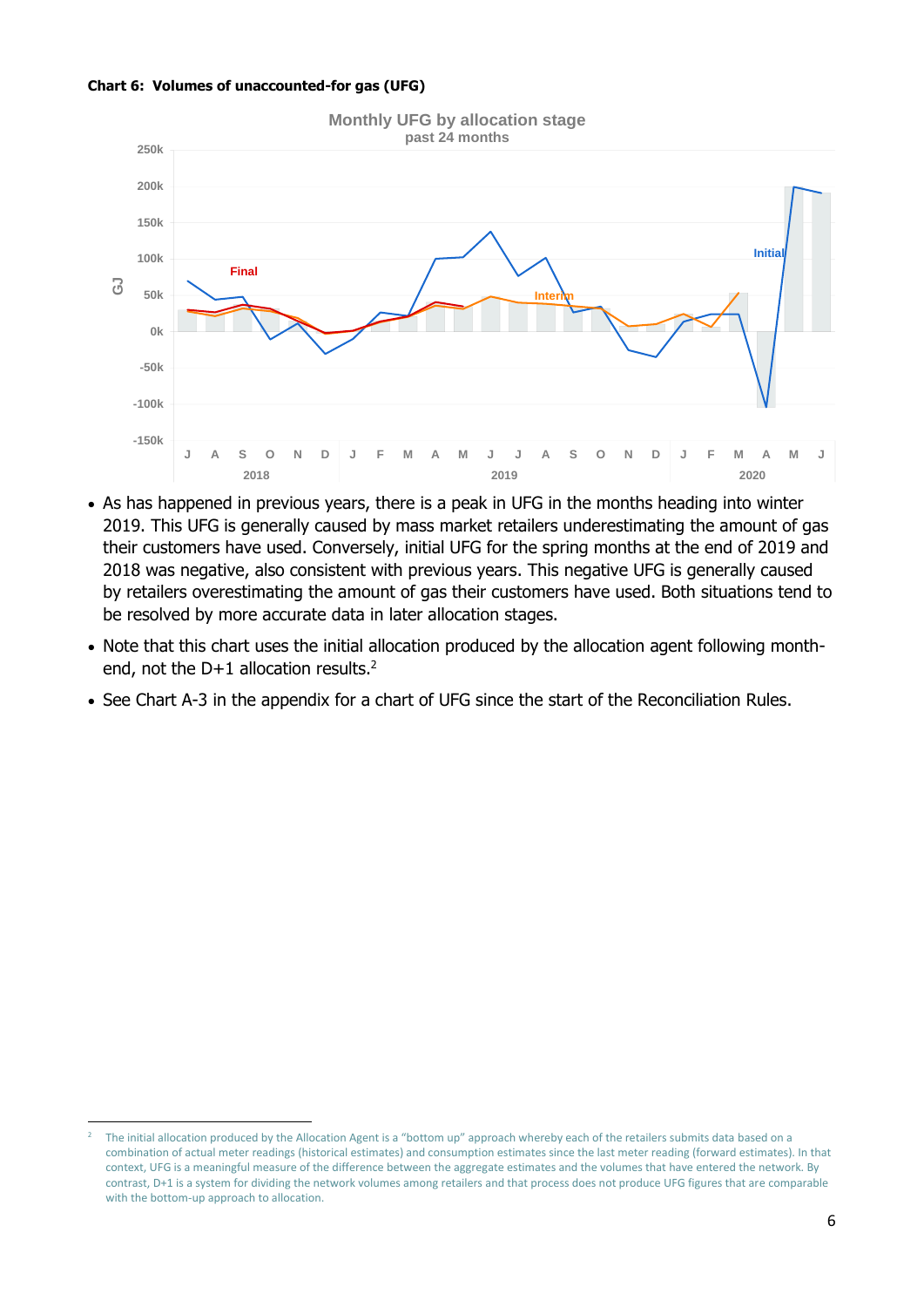#### **Chart 7: Percentage of UFG**



#### **Monthly injected gas and UFG past 24 months**

#### **Chart 8: Rolling 12-month UFG**

**GJ of UFG as % of allocated gas consumption (RHS) 0.0% 0.4% 0.8% 1.2% 1.6% 2.0% 0k 200k 400k 600k 800k 1,000k A M J J A S O N D J F M A M J J A S O N D J F M 200k**<br> **200k**<br> **200k**<br> **200k**<br> **2018**<br> **2018**<br> **2018**<br> **2018**<br> **2019**<br> **2019**<br> **2019**<br> **2020**<br> **2020**<br> **2020 Annual UFG by volume and percentage 24 months of interim and final allocations**

• In volume terms, annual UFG has decreased dramatically since 2009, when UFG was about 600,000 GJ per year. UFG is now around than 370,000 GJ per year, about 1.1% of allocated gas consumption.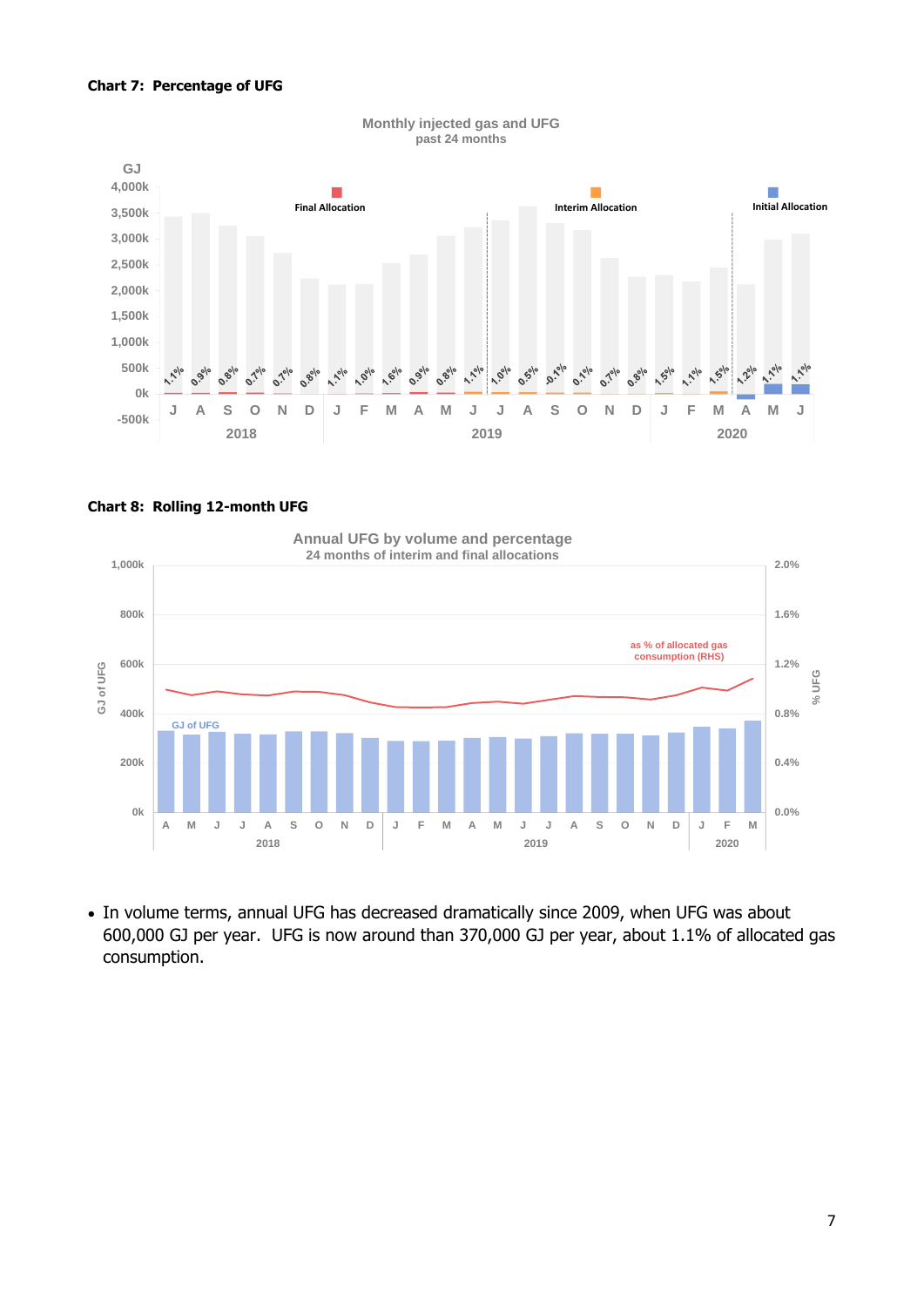

## **12-month positive UFG and injection volumes as a proportion of total**





These charts show the gates that experience the largest share of total UFG, compared to their share of total gas gate deliveries at shared gas gates. These charts use 12 months of the most recent interim and final allocation data available: in this case April 2019 through March 2020.

- The 10 gates shown in the top chart account for 78% about 352,000 GJ of the positive UFG experienced over the past 12 months.
- The 10 gates shown in the bottom chart account for about 67% (about 75,000 GJ) of the negative UFG experienced in the past 12 months.
- Some of the gas gates shown have been determined to be global one-month gates, since, among other things, they have a high proportion of industrial load. The global one-month methodology assigns a share of the actual UFG experienced in a month to industrial consumers,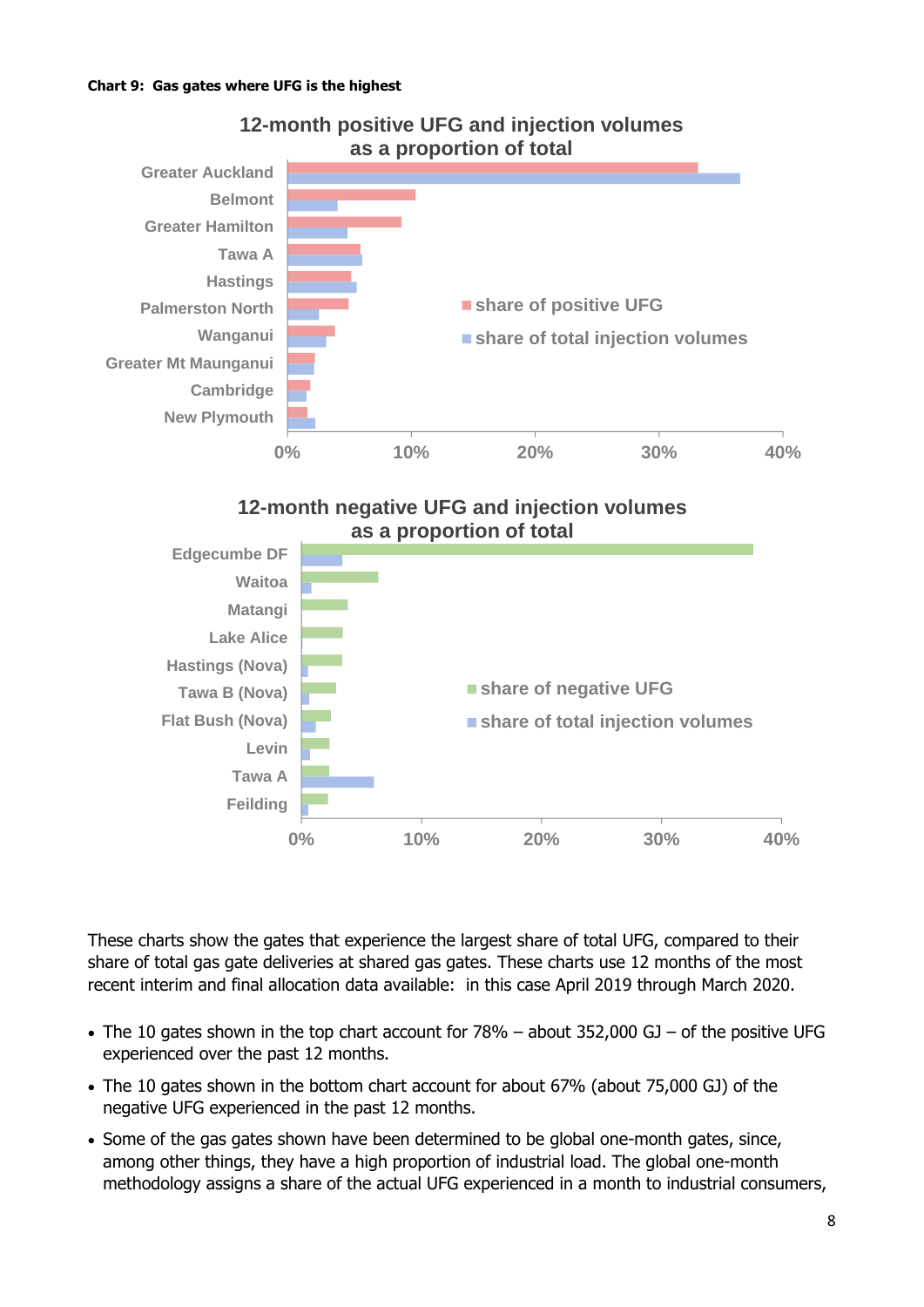in contrast to the usual calculation method, which assigns industrial load an annual average amount of UFG.

• In the first chart, Hastings is a global one-month gate; Edgecumbe DF, Waitoa, Lake Alice, Hastings (Nova), and Flat Bush (Nova) are in the second chart.



#### **Chart 10: Number and severity of breaches of the Reconciliation Rules**

- This chart shows the breaches alleged each month by the allocation agent. They generally relate to matters relating to the provision of monthly consumption data by retailers and daily injection information by retailers.
- The September 2018 breaches relate to a retailer error in submitting consumption volumes to the allocation agent, which resulted in incorrect allocations at several gas gates. Gas Industry Co has addressed the financial impact of these alleged breaches. In December 2018, a ToU metering error and a reporting error both resulted in allocation errors. Gas Industry Co is in the process of determining the financial impact of the alleged December breaches on each industry participant.
- This chart excludes rule 37 breaches. Rule 37 requires initial consumption information submitted by retailers to be within a percentage of accuracy of the consumption information submitted for the final allocation. In June 2019, Gas Industry Co as Market Administrator issued a guideline regarding rule 37 breaches. That guideline states that, in the absence of any other information, there is no likelihood that an individual breach will raise a material issue, so the allocation agent does not need to allege such breaches (see [https://www.gasindustry.co.nz/dmsdocument/5031\)](https://www.gasindustry.co.nz/dmsdocument/5031).
- The chart also excludes the breaches alleged in the course of performance audits. These allegations relate to such things as metering requirements and procedures for converting meter readings to energy. Errors in participants' systems and procedures can give rise to hundreds of individual instances of rule breaches, which would be misleading to include in the chart above.

## **Audits commissioned**

## **Event audits**

No event audits were commissioned in this quarter.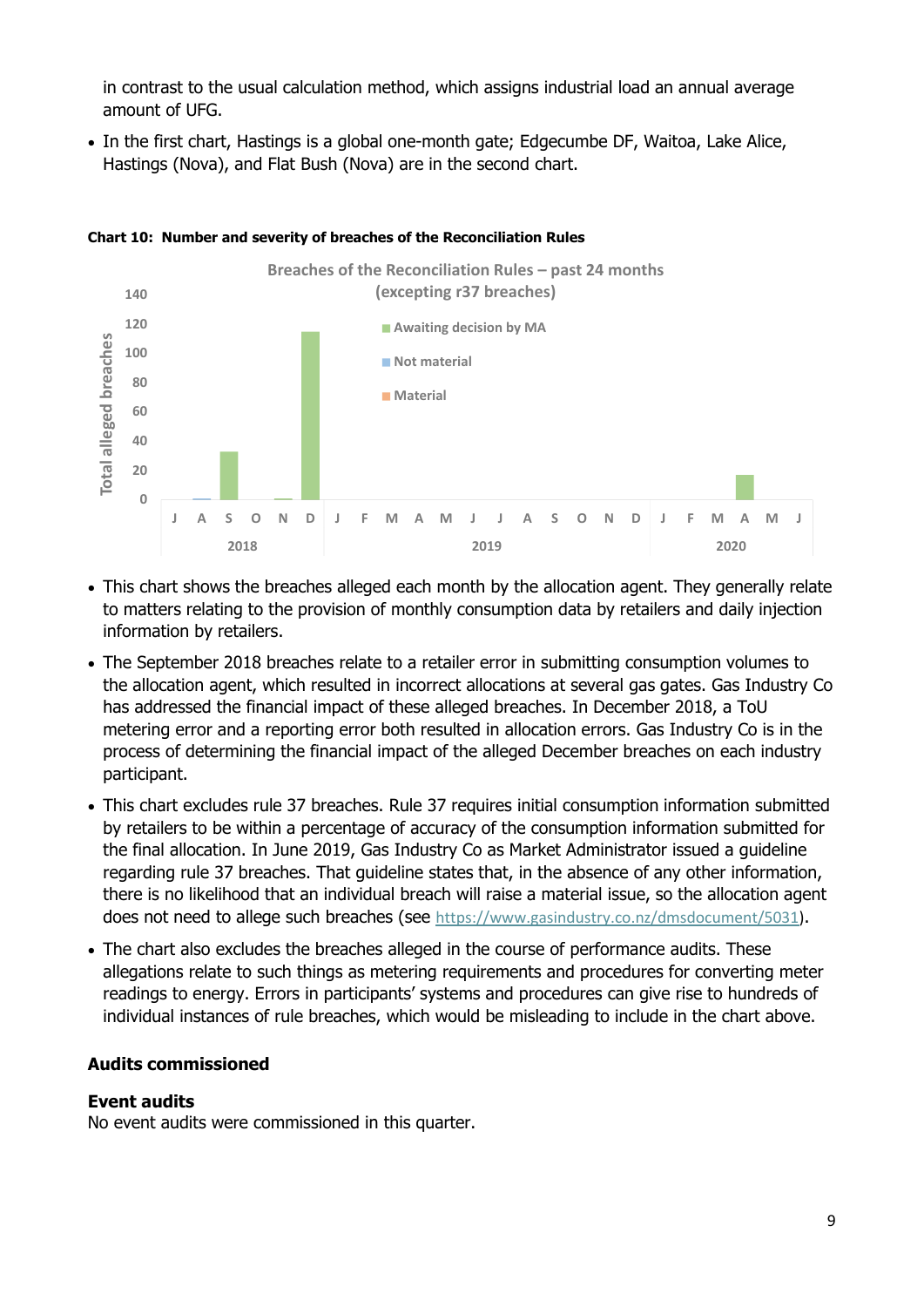## **Performance audits**

Gas Industry Co commenced the fourth round of performance audits under the Switching Rules and the Reconciliation Rules in 2020. There are currently four audits underway. The audit round is expected to continue until 2021.

## **Market competition performance measures**

This section includes measures that provide information about the competitiveness of the downstream gas market. It includes measures on aspects of market share and customer switching behaviour.



#### **Chart 11: Market share of ICPs by retailer**

• There are 12 distinct retail gas brands, owned by 10 different retail companies (Energy Online is owned by Genesis Energy; MegaTEL by Nova Energy).

**2018 2019 2020**

• The charts above show the largest retailers – those with more than 1000 ICPs – in the top chart, and the smaller retailers in the bottom chart.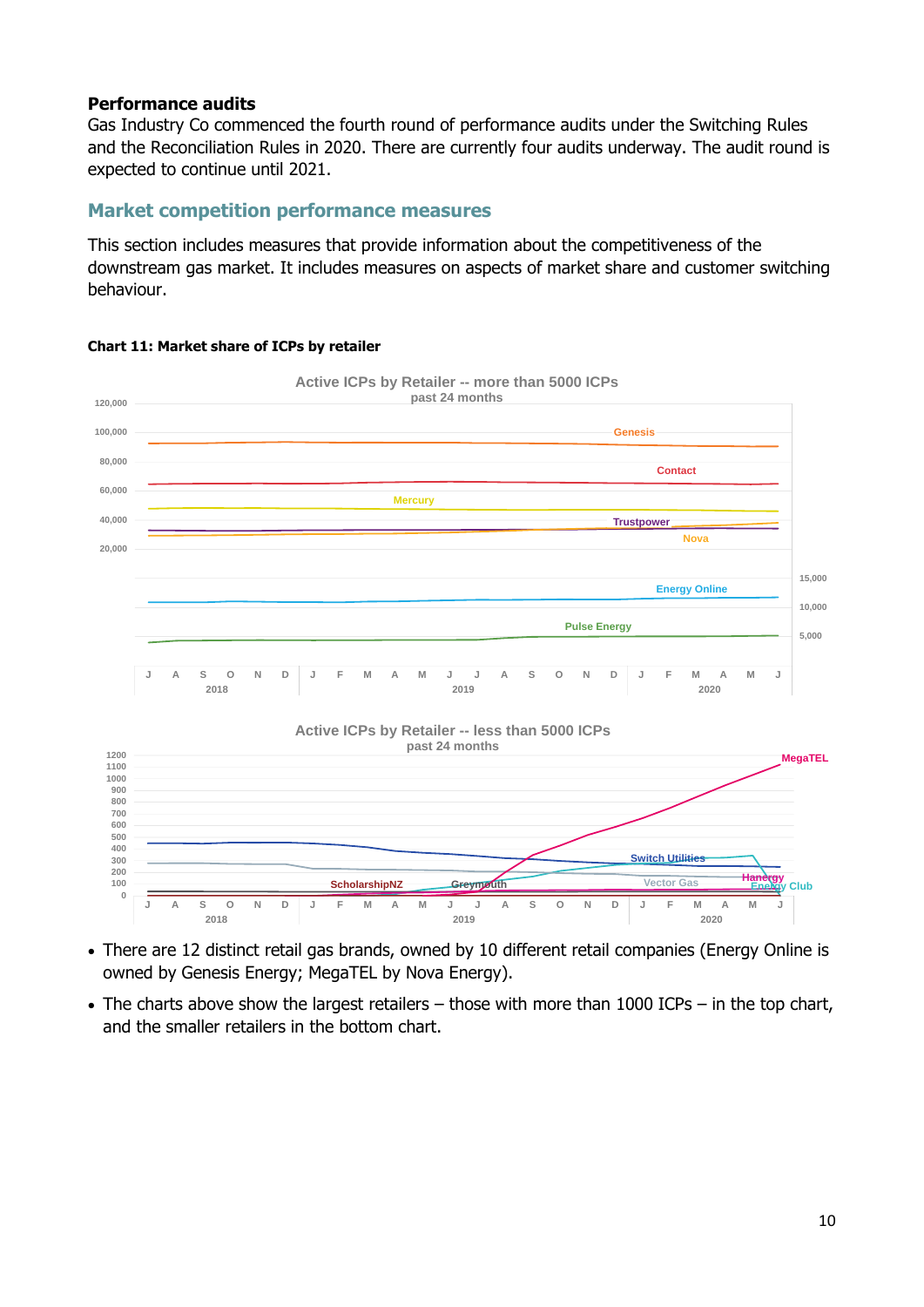<span id="page-10-0"></span>



- In this chart, consumer segment is inferred from the load shedding category listed on the gas registry for each consumer site. The top set of bars shows total market share and uses the same set of data as the previous chart. The other sets of bars show how some retailers are more dominant in specific sectors of the retail gas market. Nova, for example, has a large proportion of market share in the commercial and industrial sectors, while Greymouth has a focus on large industrial customers.
- The chart includes the retail brands that have more than 5% of market share in a category.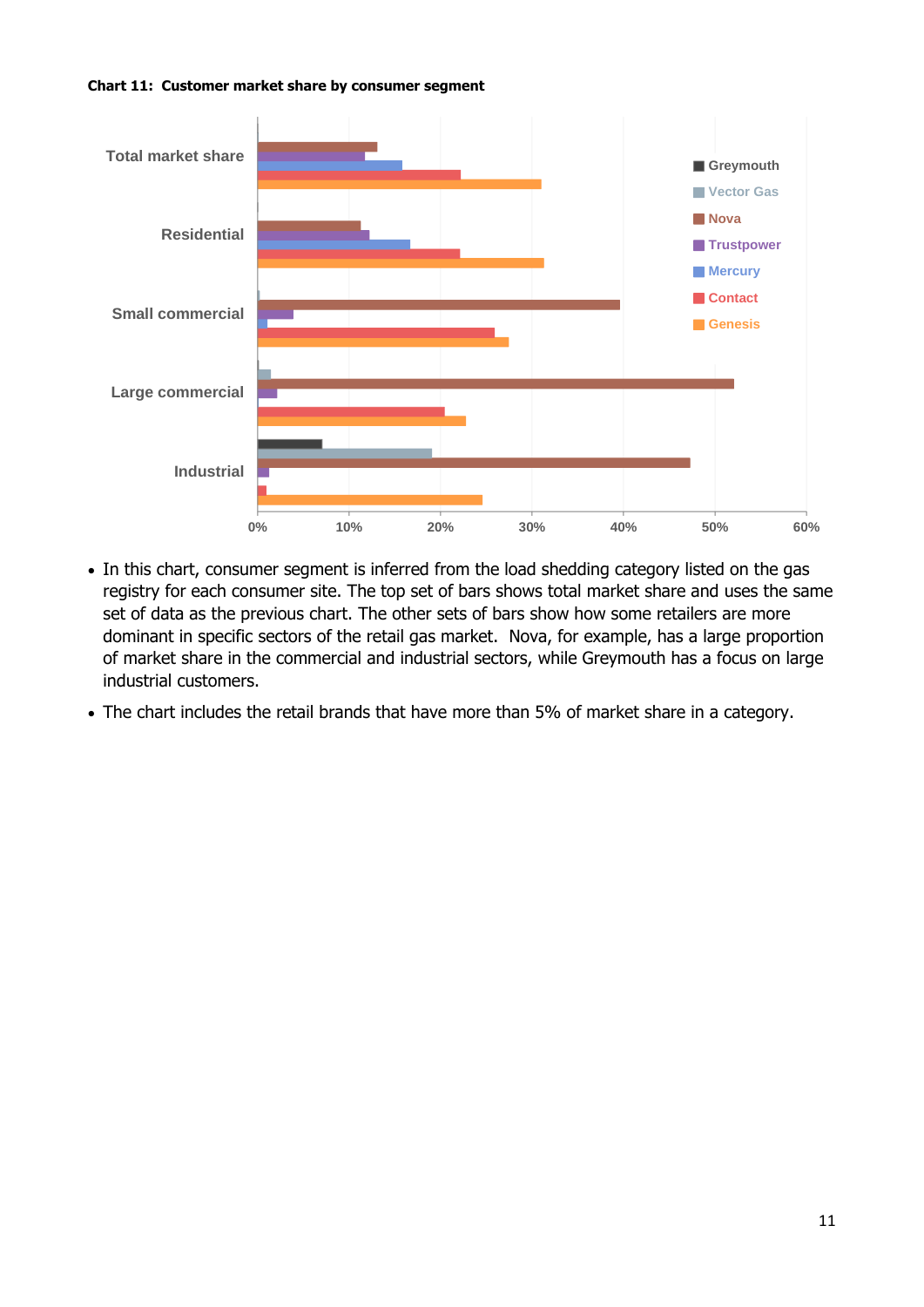



• This chart shows the number of ICPs for each retailer in each geographical region. The retailers shown each have over 3% of total customer market share.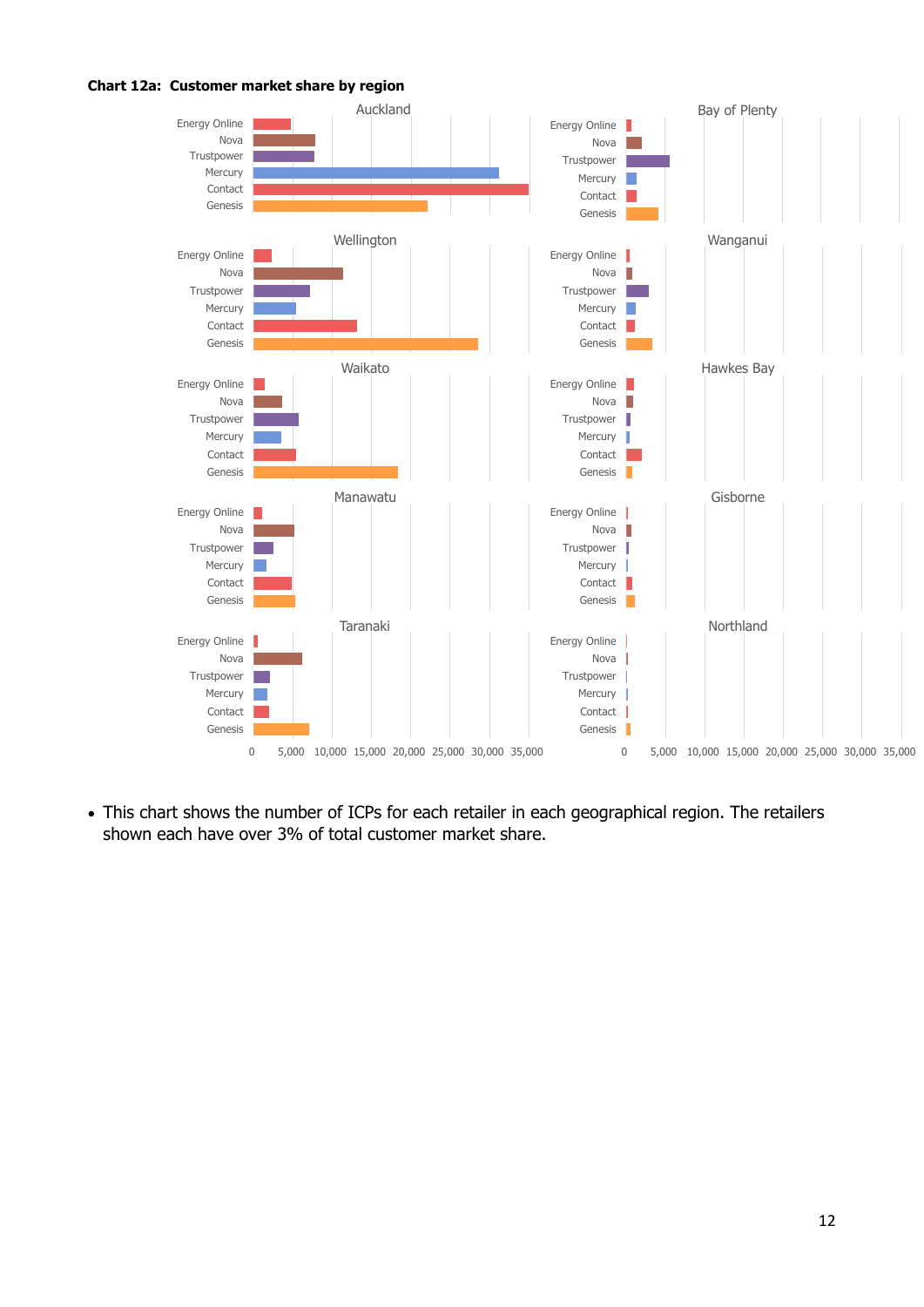#### **Chart 12: Herfindahl–Hirschman Index (HHI)**



- The HHI has decreased in all regions since 2009, indicating that the retail market is becoming less concentrated across the North Island.
- Nationally, the HHI stands at 2,023, in comparison to 3,033 in February 2009 (the start of the registry).



**Chart 13: Switching by consumer sites since 2009**

As with [Chart 11,](#page-10-0) consumer sites in this chart and the next are categorised based on the load shedding category recorded in the gas registry. This chart includes both customer-initiated switches and transfers from one retailer to another.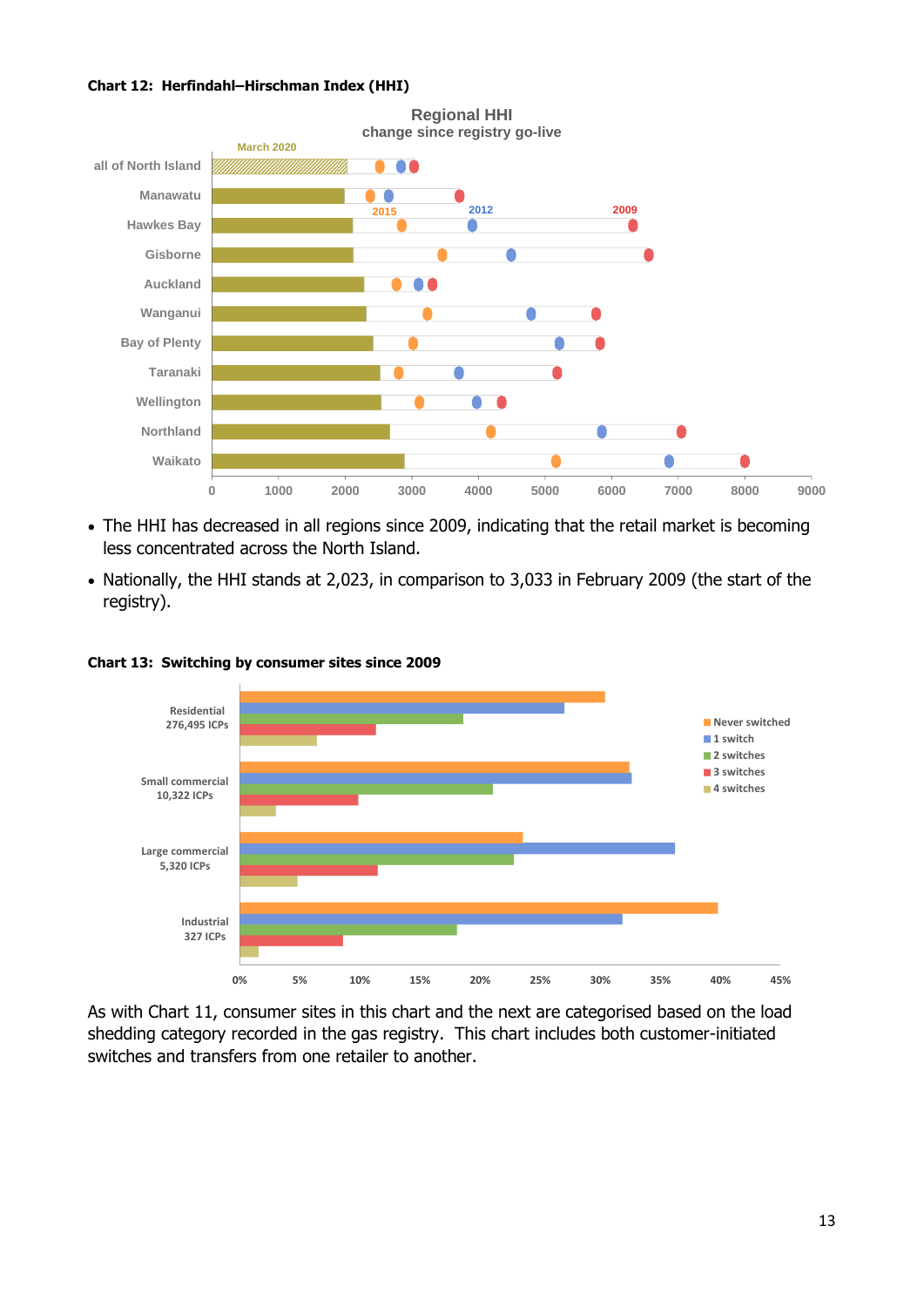Sites that have switched retailer at least once since the start of the gas registry (February 2009) include:

- 70% of residential consumer sites
- 68% of small commercial sites
- 76% of large commercial sites; and
- 60% of large industrial sites.



#### **Chart 14A: Customer sites by last switch date**

This chart shows the last switch date for consumer sites that have changed retailer at least once since the start of the gas registry. For example, 2017 was the last time just over 8% of residential consumers switched retailer; 12% last switched in 2019.

Consumer-requested switches (in blue) are distinguished in these charts from transfers (in olive green), which have happened when one retailer has taken over the customer base of another. Such transfers include the transfer of E-Gas customers to Nova Energy in 2010; the amalgamation of Auckland Gas (2010-2011) and Bay of Plenty Energy (2013) with Nova Energy; and the transfer of Energy Direct customers to Trustpower (2016). The olive green data points show, for example, that about 18% of large commercial customer sites and 14% of small commercial sites last switched retailer when they were transferred in 2010.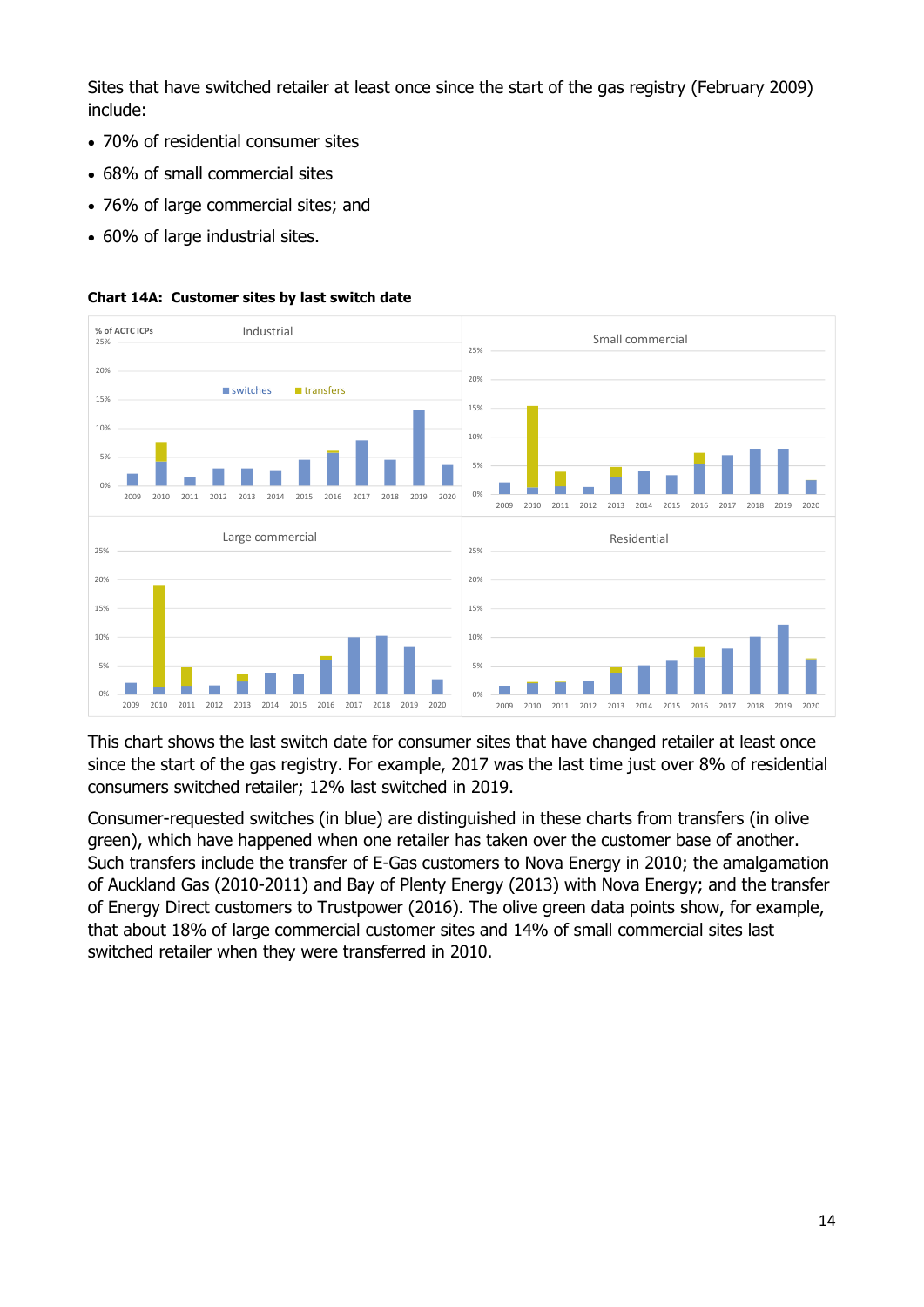#### **Chart 15: Residential consumer sites that have never switched**



- This chart compares retailers' market share of all residential consumers with their share of residential consumer sites that have never switched since the start of the gas registry in February 2009.
- It shows, for example, that Genesis has about 31% of the total residential market, and about 52% of the residential consumer sites that have not switched retailers in that time.
- The chart focuses on existing mass market retailers that were in operation at the start of the gas registry. In contrast, new entrant retailers have mostly built up their customer bases through customers switching to them.



**Chart 15a: Residential customers by number of switches**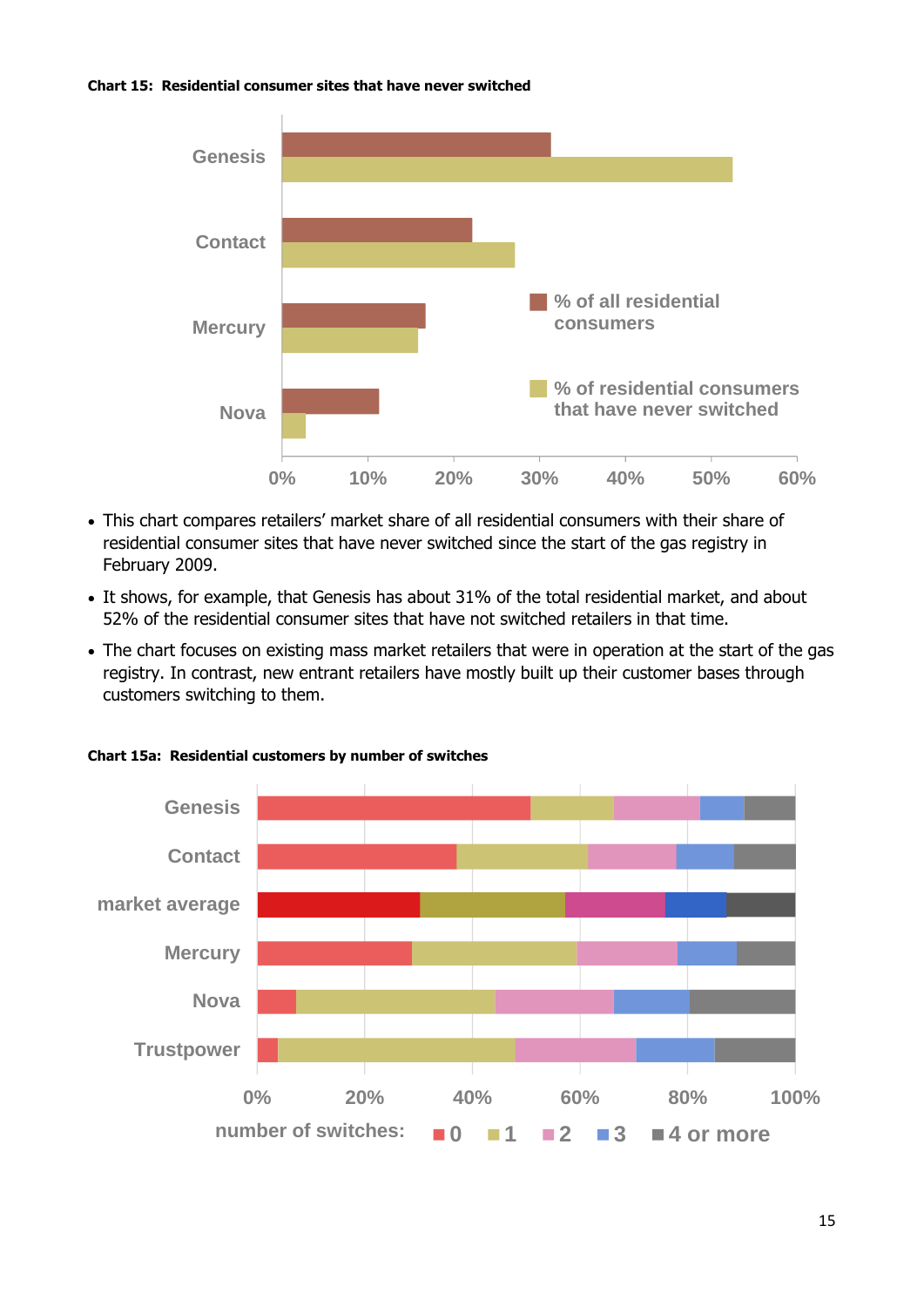- This chart provides another way to think about residential customer switching. The third bar repeats the data on residential switches from chart 14 above: 30% of residential consumer sites have never switched retailer; 27% have switched once; 19% have switched twice; 11% three times, and 13% four or more times.
- The other bars enable comparison with retailers' residential customer bases. 51% of Genesis customers, for example, have never switched; the proportion is 37% for Contact customers.
- In contrast, Trustpower has built its customer base almost entirely through switching: 44% of its customers have switched once; 22% twice; and 15% three times. (Trustpower is also retailer to a small number of newly created ICPs that have never switched.)
- This chart includes retailers with at least 5% of the residential consumer market.

| 2,000<br>1,000<br>$\Omega$<br>$-1,000$<br>$-2,000$ | <b>Contact</b>                                                                                   | 2,000<br>1,000<br>$\mathbf{0}$<br>$-1,000$<br>$-2,000$ | <b>Energy Online</b><br><u>                           </u>                                       | 2,000<br>1,000<br>$\Omega$<br>$-1,000$<br>$-2,000$ | EnergyClub                                                                          | 2,000<br>1,000<br>$\Omega$<br>$-1,000$<br>$-2,000$ | <b>Genesis</b>                         |
|----------------------------------------------------|--------------------------------------------------------------------------------------------------|--------------------------------------------------------|--------------------------------------------------------------------------------------------------|----------------------------------------------------|-------------------------------------------------------------------------------------|----------------------------------------------------|----------------------------------------|
| 2,000<br>1,000<br>$\Omega$                         | Greymouth                                                                                        | 2,000<br>1,000<br>$\Omega$                             | <b>Hanergy</b>                                                                                   | 2,000<br>1,000<br>$\Omega$                         | <b>MegaTEL</b>                                                                      | 2,000<br>1,000<br>U                                | <b>Mercury</b>                         |
| $-1,000$<br>$-2,000$                               |                                                                                                  | $-1,000$<br>$-2,000$                                   |                                                                                                  | $-1,000$<br>$-2,000$                               |                                                                                     | $-1,000$<br>$-2,000$                               |                                        |
| 2,000<br>1,000<br>$\mathbf{0}$                     | <b>Nova</b>                                                                                      | 2,000<br>1,000<br>$\Omega$                             | <b>Pulse</b>                                                                                     | 2,000<br>1,000<br>$\Omega$                         | <b>Scholarship NZ</b>                                                               | 2,000<br>1,000<br>$\Omega$                         | <b>Switch Utilities</b>                |
| $-1,000$<br>$-2,000$                               |                                                                                                  | $-1,000$<br>$-2,000$                                   |                                                                                                  | $-1,000$<br>$-2,000$                               | Nov Mar<br>Mar Jul Nov Mar Jul                                                      | $-1,000$<br>$-2.000$                               | Mar<br>Jul Nov Mar<br>Jul Nov Mar      |
| 2,000<br>1,000<br>$\Omega$<br>$-1,000$<br>$-2.000$ | <b>Trustpower</b><br>Nov Mar Jul Nov Mar<br>Mar<br>Jul<br>18<br>18<br>18<br>19<br>19<br>19<br>20 | 2,000<br>1,000<br>$\mathbf 0$<br>$-1,000$<br>$-2.000$  | <b>Vector Gas</b><br>Mar<br>Jul<br>Nov Mar Jul Nov Mar<br>18<br>18<br>18<br>19<br>19<br>19<br>20 |                                                    | 18<br>18<br>19<br>19<br>20<br>18<br>19<br>Customers gained<br><b>Customers lost</b> |                                                    | 18<br>19<br>19<br>18<br>18<br>19<br>20 |

**Chart 16: Switching activity by retailer**

- This chart shows the numbers of ICPs gained and lost by retailers over the past two years. The blue bars show the number of customers gained by the retailer each month, and the red bars show the numbers of customers lost.
- As shown by these charts, although the net changes in number of customer ICPs may not change significantly from month to month for some retailers, there is a lot of underlying switching activity, particularly for the mass market retailers Contact, Genesis, Mercury, and Trustpower.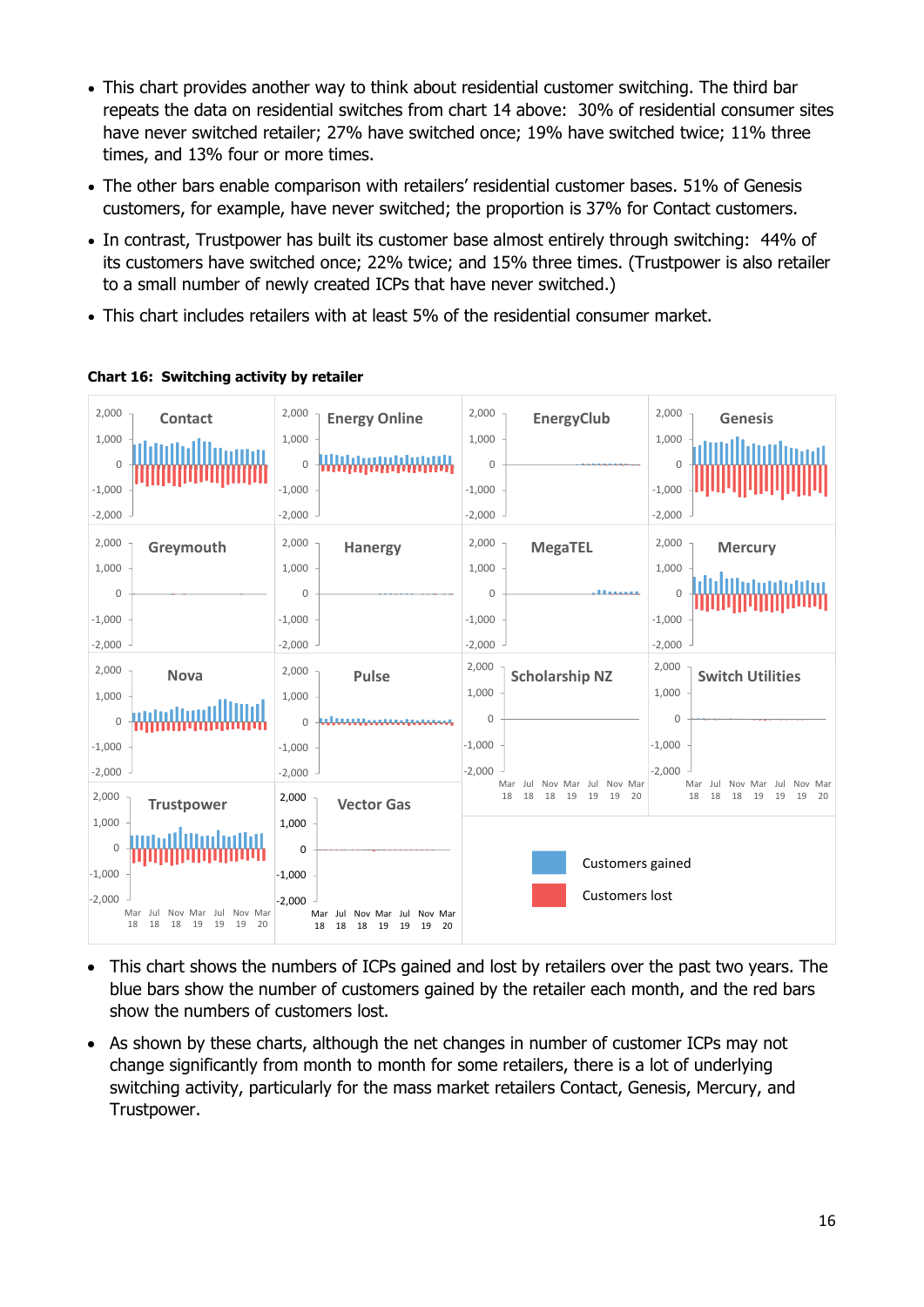



- All 13 current retailers trade at WST03610, a gas gate that represents part of Greater Auckland.
- Most of the single-retailer gates are gates that are dedicated to a single customer. The five Nova bypass gates, which serve commercial and residential consumers, are also single retailer. In addition, there are a few gates with a small number of ICPs that all happen to have the same retailer.



**Chart 18: Connections served by multiple retailers**

• Over 99% of gas consumers are connected to a gate where seven or more retailers trade.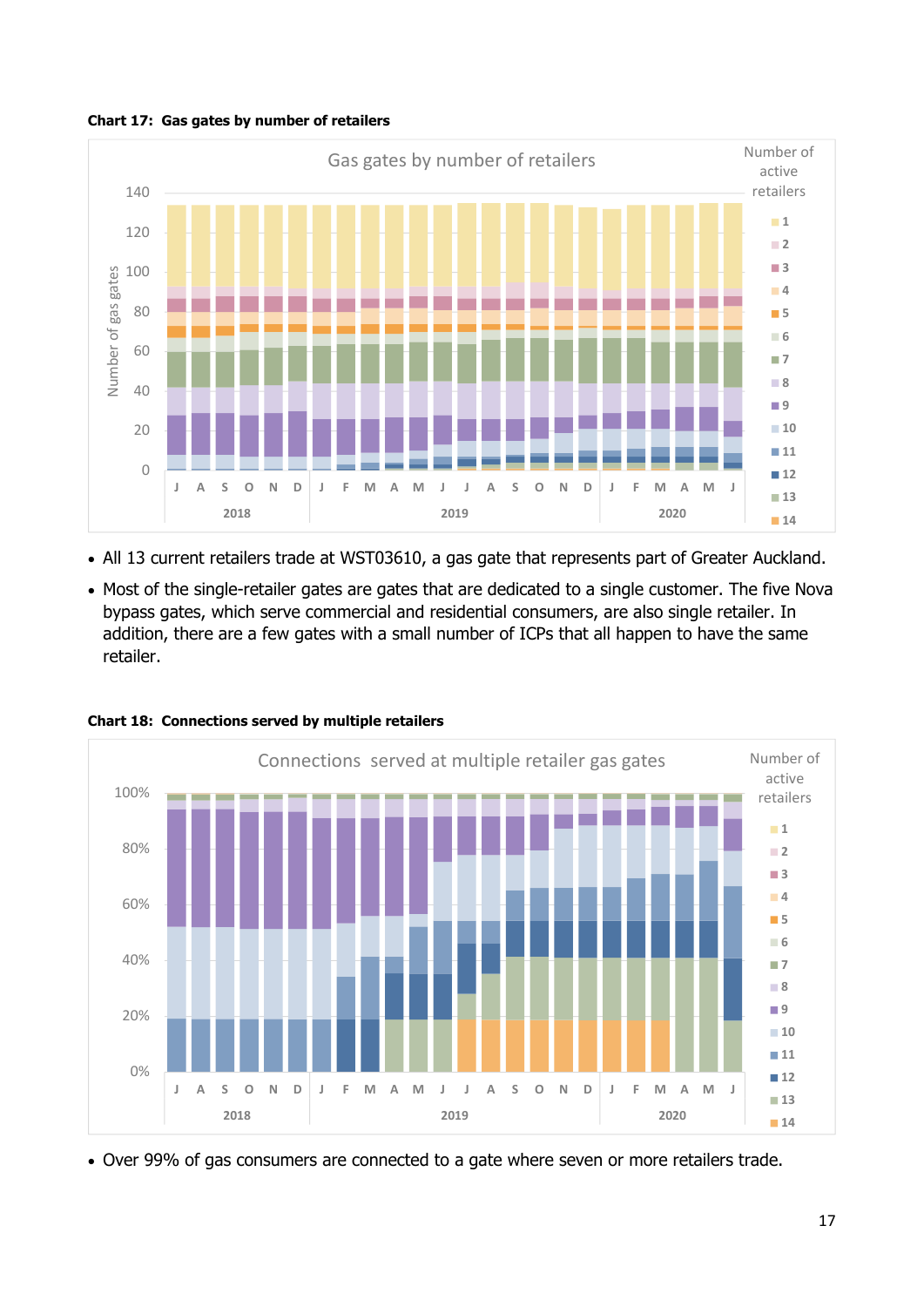#### **Chart 19: Total gas volumes**



- This chart shows the seasonality of gas usage by different sectors, as well as the effects of planned and unplanned outages of production stations and petrochemical plant.
- Total gas production (and therefore consumption) was affected by maintenance work on the Maui production station in February and March 2018; by unscheduled delivery constraints at Pohokura from April to July 2018 and again from September to December 2018; and by work undertaken at Pohokura in February 2019.
- Note that these data reflect only the gas delivered through the transmission pipelines. Gas volumes flowing through private non-open access pipelines, such as to Methanex, are not included.



#### **Chart 20: Allocated gas volumes**

- Note that the scale of the total gas volumes, on the right-hand side, is three times the scale of the left-hand axis, which shows individual retailer volumes.
- Allocated volumes for Scholarship NZ are not large enough to be seen on this chart.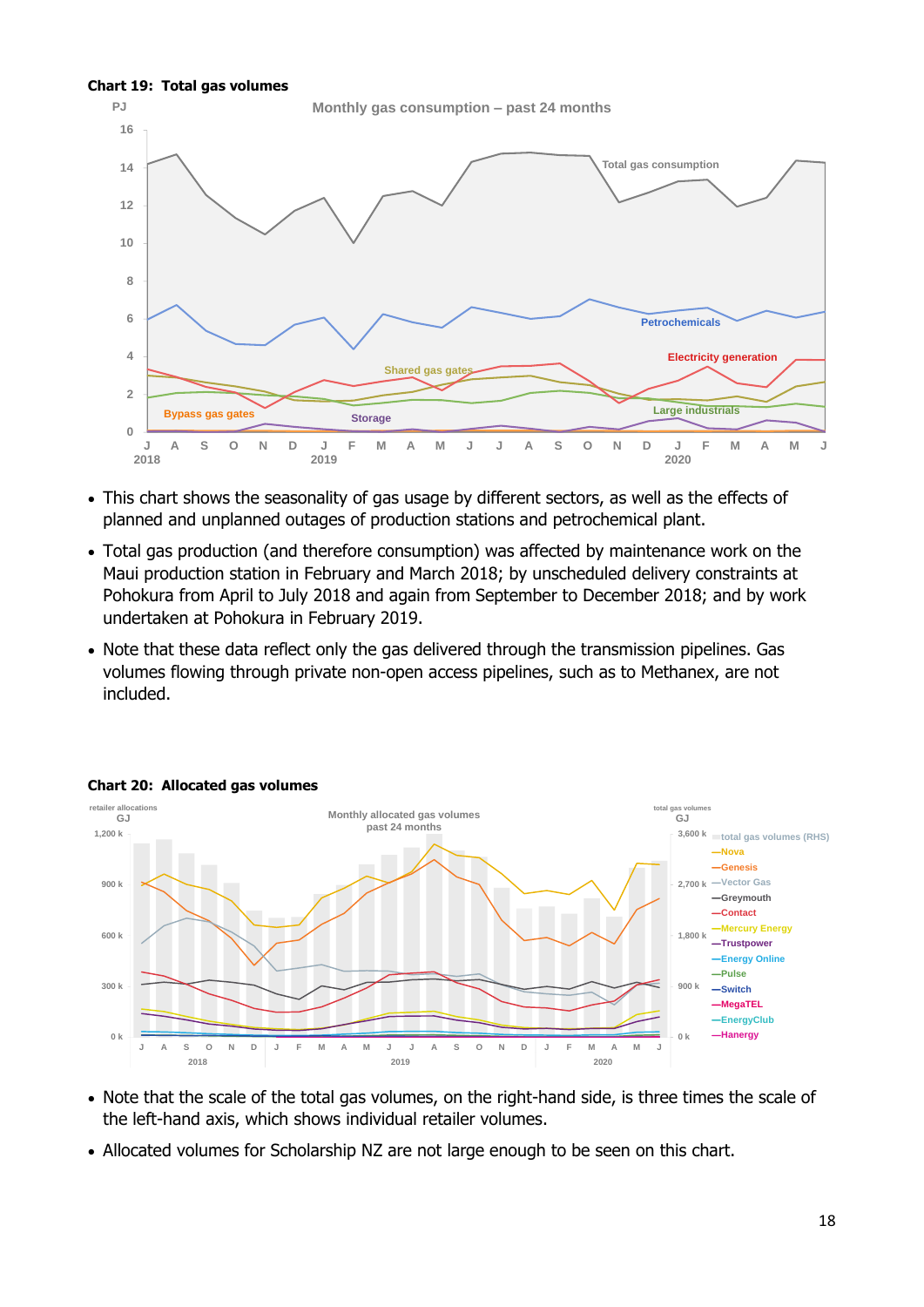• The data are from a mix of allocation stages: Final through May 2019; Interim for June 2019 through March 2020; and Initial for April through June 2020. Note that the initial allocation data are those initially produced by the allocation agent, not the D+1 allocations that were used to replace the initial allocations.

# **Pipeline balance**

## **Chart 21: Balancing gas volumes (no longer tracked since June 2017)**

Gas Industry Co no longer tracks balancing gas volumes in this report, as changes to pipeline operations and the transition to market-based balancing (MBB) in October 2015 mean that secondary balancing volumes are no longer relevant as a performance measure. Instead, this report focusses on primary balancing in the following two charts.



## **Chart 22: Receipt point operational imbalance (OI)**

One of the expectations of MBB was that it would improve primary balancing; that is, that pipeline users would strive to match their actual gas flows with the quantities of gas that they scheduled. For welded parties on the Maui pipeline, the daily difference between the two quantities is termed operational imbalance (OI).

The chart above was constructed by calculating the absolute value of OI on a daily basis for each large receipt welded point on the Maui Pipeline (with the exception of Frankley Road). These values were then summed by month and plotted as the blue data series above. The data plotted in green represent the rolling average of the previous 12 months of monthly OI data.

As observed in Gas Industry Co's Review of Market-Based Balancing,<sup>3</sup> dated November 2016, management of the receipt welded points changed very little immediately after the introduction of MBB. More recent data do show a downward trend in OI, commencing about June 2016.

<sup>3</sup> Available at<http://www.gasindustry.co.nz/dmsdocument/5420>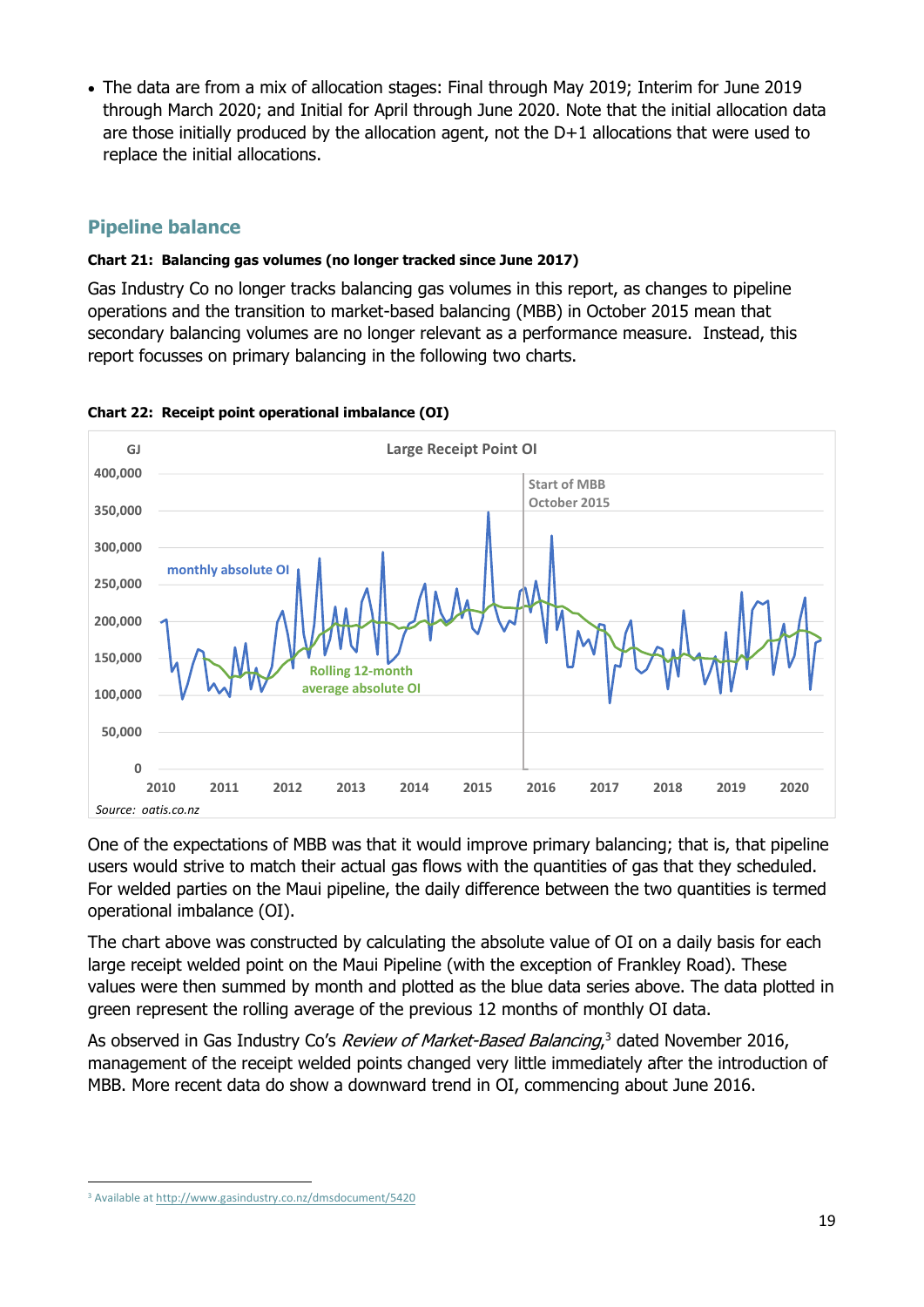



This chart shows the OI at large delivery welded points on the Maui pipeline: the yellow line shows data from the transmission pipeline welded points (TPWPs) Pokuru and Rotowaro; the orange line shows the Bertrand Road, Faull Road, Ngatimaru Road, Mokau Compressor Station, and Huntly Power Station delivery points. The Frankley Road bi-directional point is again excluded from this analysis.

Unlike the previous chart, this chart does show a marked difference in OI from October 2015, the start of MBB, particularly in the TPWP OI. In Review of Market-Based Balancing, Gas Industry Co considered that there were two likely causes of these changes: the incentive provided by mandatory daily cash-outs and the improved information available as a result of D+1 allocations and notifications of cash-out shares, which probably increased shippers' ability to manage their daily positions.

## **Critical contingency management performance measures**

The Critical Contingency Management Regulations provide for the effective management of critical gas outages and other security of supply contingencies without compromising long-term security of supply.

There were no critical contingencies during the quarter.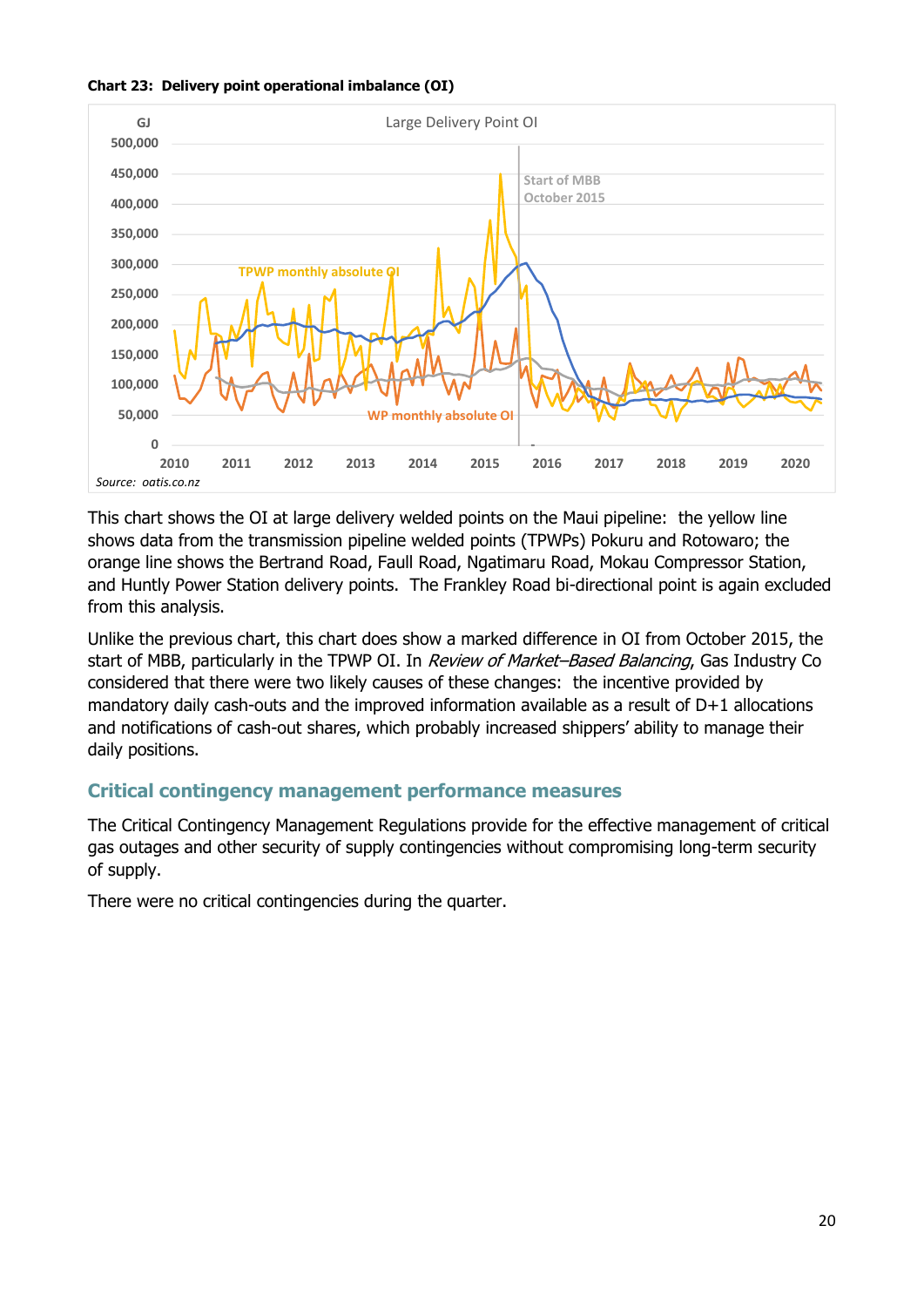## **Distributor and meter owner performance measures**





This series of charts shows regional changes in ICP numbers. The blue data series shows the cumulative increase in total ICPs since the start of the gas registry in 2009. The green data series shows the cumulative increase in active ICPs – ICPs that have a status of either active-contracted (ACTC) or active-vacant (ACTV). The orange data series is the difference between the two and shows the cumulative increase in ICPs that are not connected and inactive, either because there is no longer a gas consumer at that site or because the site was never connected to a consumer in the first place.

The five charts all use a similar scale, so that the data can be compared across regions. The largest increase in ICPs has occurred in Auckland, the region with the largest number of gas consumers. This region has had an increase of over 26,000 active ICPs since 2009, and only about 6,700 additional inactive ICPs. Wellington, the second largest region, has had about 30% of Auckland's growth in active ICPs but about two-thirds of its growth in disconnected ICPs. In Waikato, the third largest region, disconnections have outnumbered the increase in active ICPs by about 12%.

The smaller regions are grouped by those that have increased the numbers of active ICPs and those that have not. Overall, in the gaining regions of Bay of Plenty, Hawke's Bay, Taranaki, and Wanganui, the increase in active ICPs has outpaced the increase in disconnected ICPs by about 16%. The regions of Gisborne, Manawatu, and Northland have all experienced a net decrease in active ICPs, despite the creation of about 2,600 new ICPs in those regions.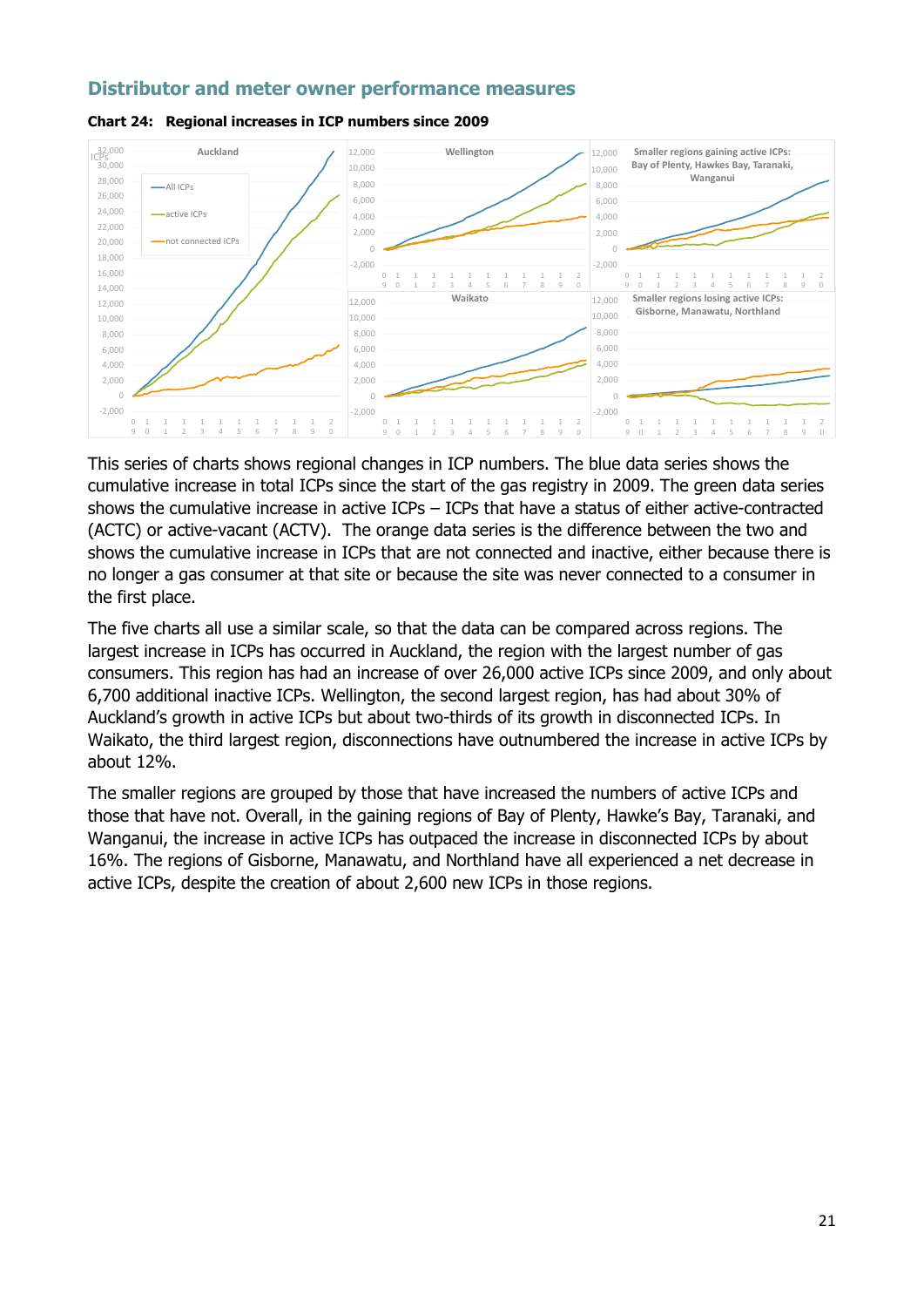



This chart shows the number of active ICPs (with a status of either active-contracted (ACTC) or active-vacant (ACTV) in the gas registry) by meter owner within each distribution network. While there are several metering providers in the gas market, the chart shows that, in most distribution networks, there is a dominant provider.

# **Natural gas trades on emsTradepoint**

emsTradepoint is an online platform established in 2013 that enables the anonymous trading of natural gas and provides a mechanism for price discovery for its members. It also provides a clearing and settlement service for gas trades that are made off the market.

The charts below show gas volumes conducted on emsTradepoint – both traded volumes and offmarket trades – as well as monthly average, maximum, and minimum prices. Since its inception, annual volumes of gas traded on emsTradepoint have increased more than 20-fold. Prices from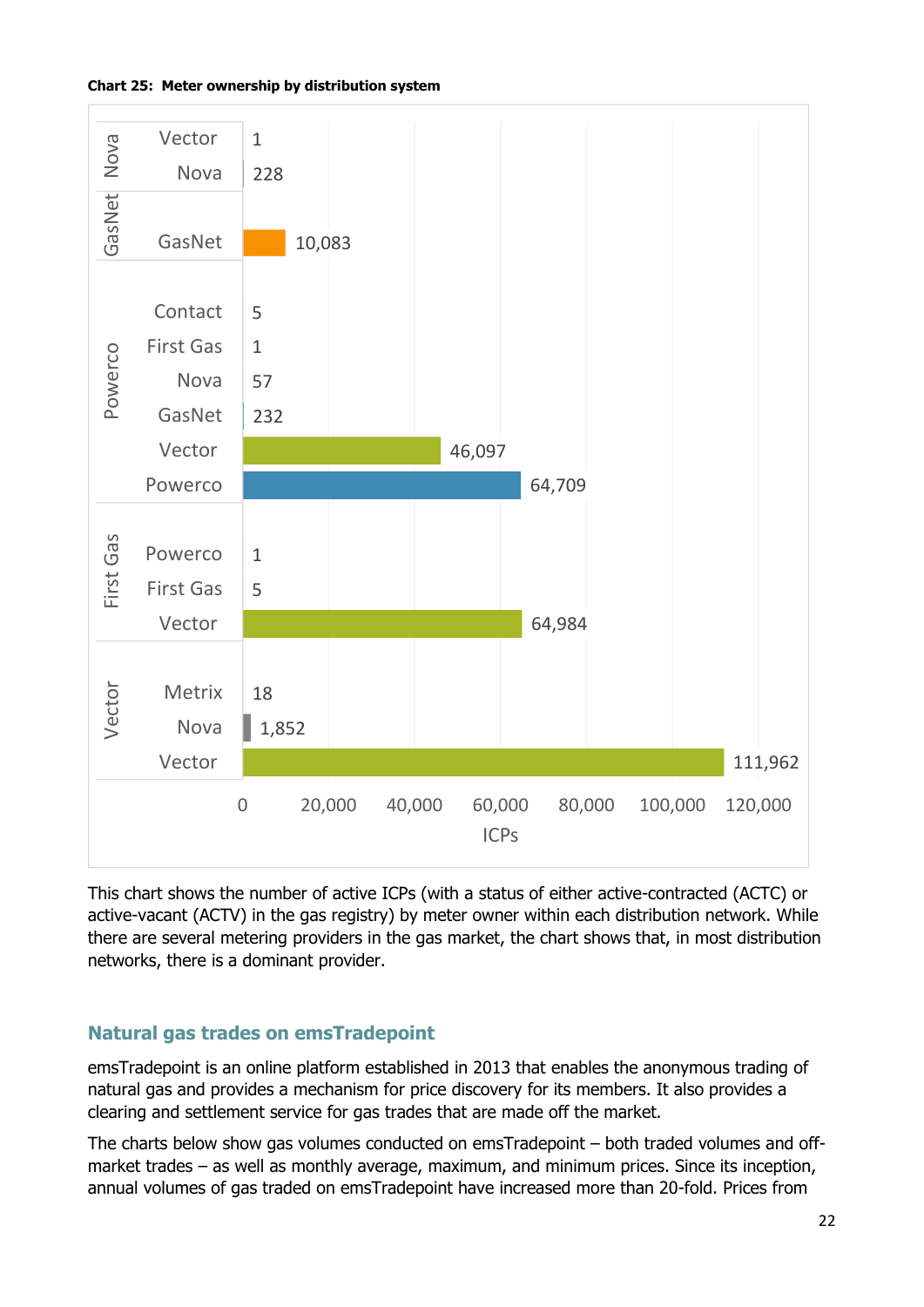2013 through 2017 were generally less than \$6.00/GJ; but average prices in the past few months have been in the \$9-12/GJ range.

In the past 24 months, trade volumes have varied between 53 to 1335 TJ per month; and at prices ranging from \$0.10 to \$38.25 per GJ. The diminished volumes and high prices during last three months of 2018 appear to be due to a shortage of gas in the market at that time, caused by the loss of production from the offshore wells at Pohokura as repair work was undertaken. In May 2019, there was a brief unplanned outage at Kupe that coincided with further work at Pohokura. It was during this time that the highest-ever prices were recorded on emsTradepoint: \$38.25 per GJ.



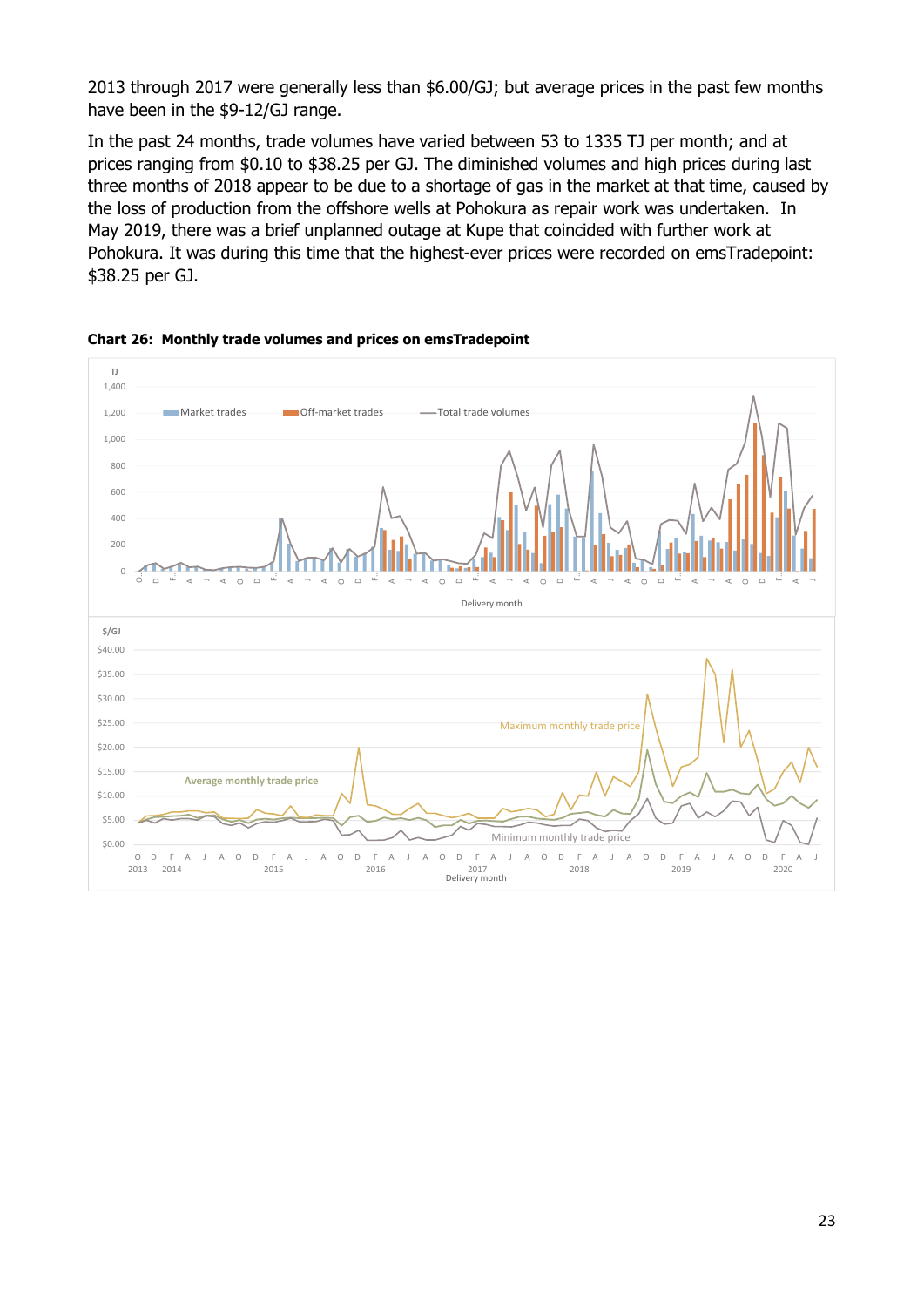# Explanatory notes

# **Introduction**

This appendix provides context and additional information about the industry performance measures contained in the body of the report.

Paragraph headings refer to charts in the main report.

## **Switching performance measures**

All the switching charts include only switches that occurred on open-access distribution networks; switches from open-access to bypass networks (or vice versa) would not be recorded as a switch in the gas registry. Additionally, the charts include only those switches that occurred to customer sites that had a status of active-contracted (ACTC) or active-vacant (ACTV) in the registry (to exclude the transfer of inactive sites from one retailer code to another). The charts also exclude switches that were subsequently withdrawn; that is, switches that were reversed, either because they were originally entered in error or because the customer decided not to go ahead with the switch. (On average, about 5.5% of switches are subsequently withdrawn.)

The charts also exclude bulk transfers of customers associated with events such as retailer amalgamation or the purchase of a retail customer base. Specifically, the charts exclude the transfer of E-Gas customers to Nova Energy in November 2010; the amalgamation of Auckland Gas (June 2011) and Bay of Plenty Energy (March 2013) with Nova Energy; the transfer of Energy Direct customers to Trustpower (August-October 2016); and the transfer of EnergyClub customers to Contact (June 2020).

#### **Chart 14: Monthly switching activity**

Prior to the gas registry going live in March 2009, there were approximately 1,000 switches per month, and the annual churn rate was approximately 4.8%.

For the past five years, the rolling monthly average has been between 3,600 and 4,000 switches per month. The churn rate (defined as the number of switches in 12 months divided by the total number of gas consumers) has varied in that time from 14.2% to 17.9%. By comparison, electricity switching rates have varied from about 18% to about 21% in the same time period.

For context, the chart below shows customer switching trends since March 2009, when the registry went live.



**Chart A- 1: Monthly switching since March 2009**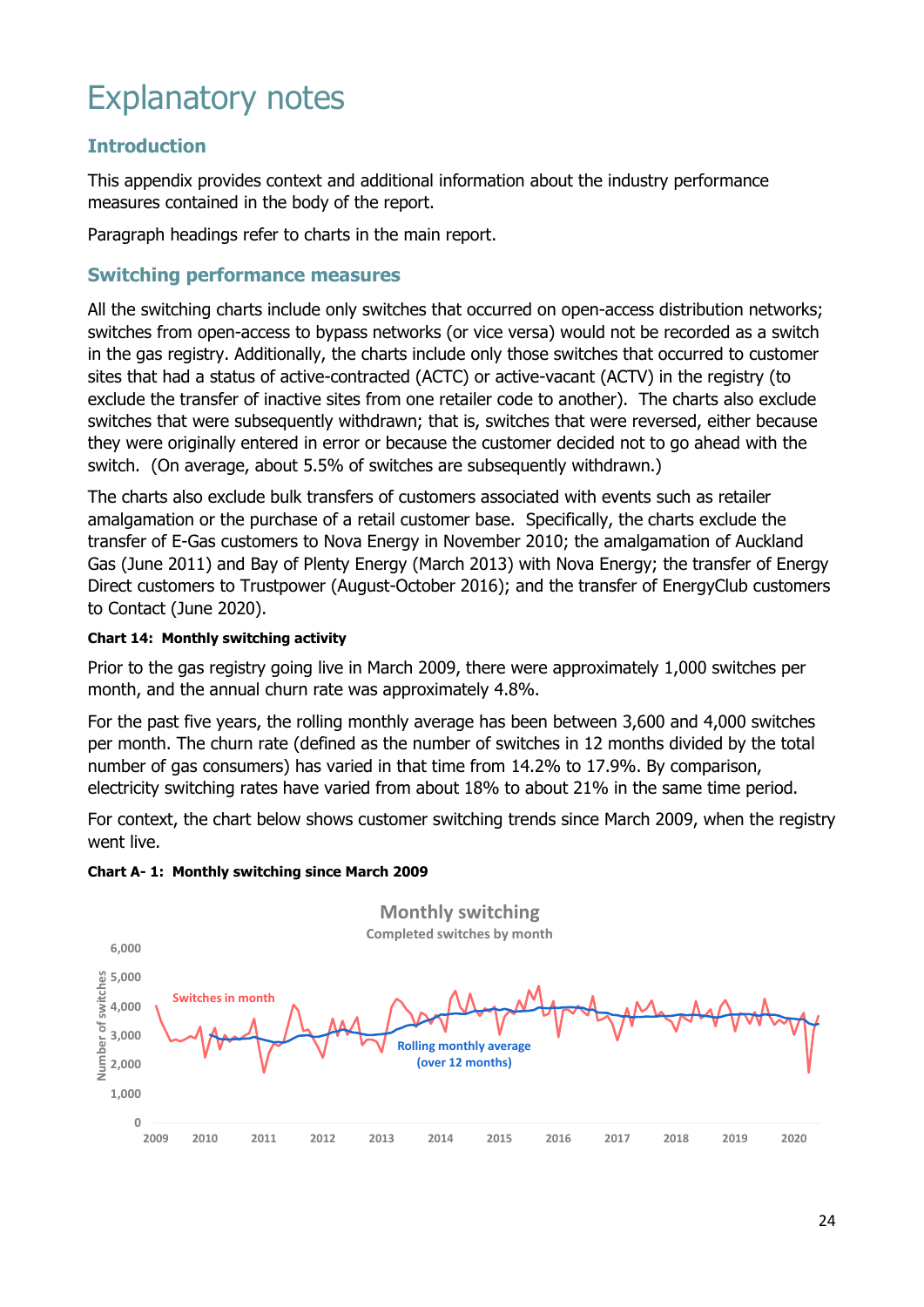#### **Chart 15: Regional switching activity**

These charts compare regional switching rates with total switching rates. The grey line is the same in all the charts and shows the number of switches in a month as a percentage of active customer sites (ACTC and ACTV ICPs) across all North Island gas consumers. The data include both move switches (where a property is switched at the request of an incoming tenant or homeowner) and standard switches (where a gas customer decides to switch the retailer that supplies their existing location). As that grey line shows, monthly switching generally involves between about 1.0% and 1.5% of total North Island gas customers in a month.

The red line in each chart shows the number of switches in that region as a percentage of ICPs in that region. Auckland and Wellington switching rates tend to be similar to the North Island rates, since a large proportion of gas customers are located in those regions. Differences emerge in the smaller regions and show both long-term trends and the effects of regional marketing campaigns.

#### **Chart 16: Time to process switches**

The time to process switches has fallen markedly since the commencement of the Switching Rules and the associated inception of the gas registry. Prior to those events, switching could take weeks or months to complete. Once the registry went live, switching times dropped to about 10 days, and since then, switching times have dropped further, to an average of less than 2.5 business days.







These charts show the distribution of switching length since the start of the gas registry by calendar year. Since the start of the registry, switches have tended to occur within two days; or in seven days. Historically, switches taking zero to two business days were generally move switches (where a property is switched at the request of an incoming tenant or homeowner), while the majority of switches taking three or more business days were standard switches (where a gas customer simply decides to switch the retailer that supplies their existing location). Now most switches occur within three days.

#### **Chart 18: Number and severity of breaches of the Switching Rules**

Most breaches of the Switching Rules are alleged by the registry operator, though some have been alleged by other market participants. Breaches can also be reported by an auditor following an event audit or performance audit.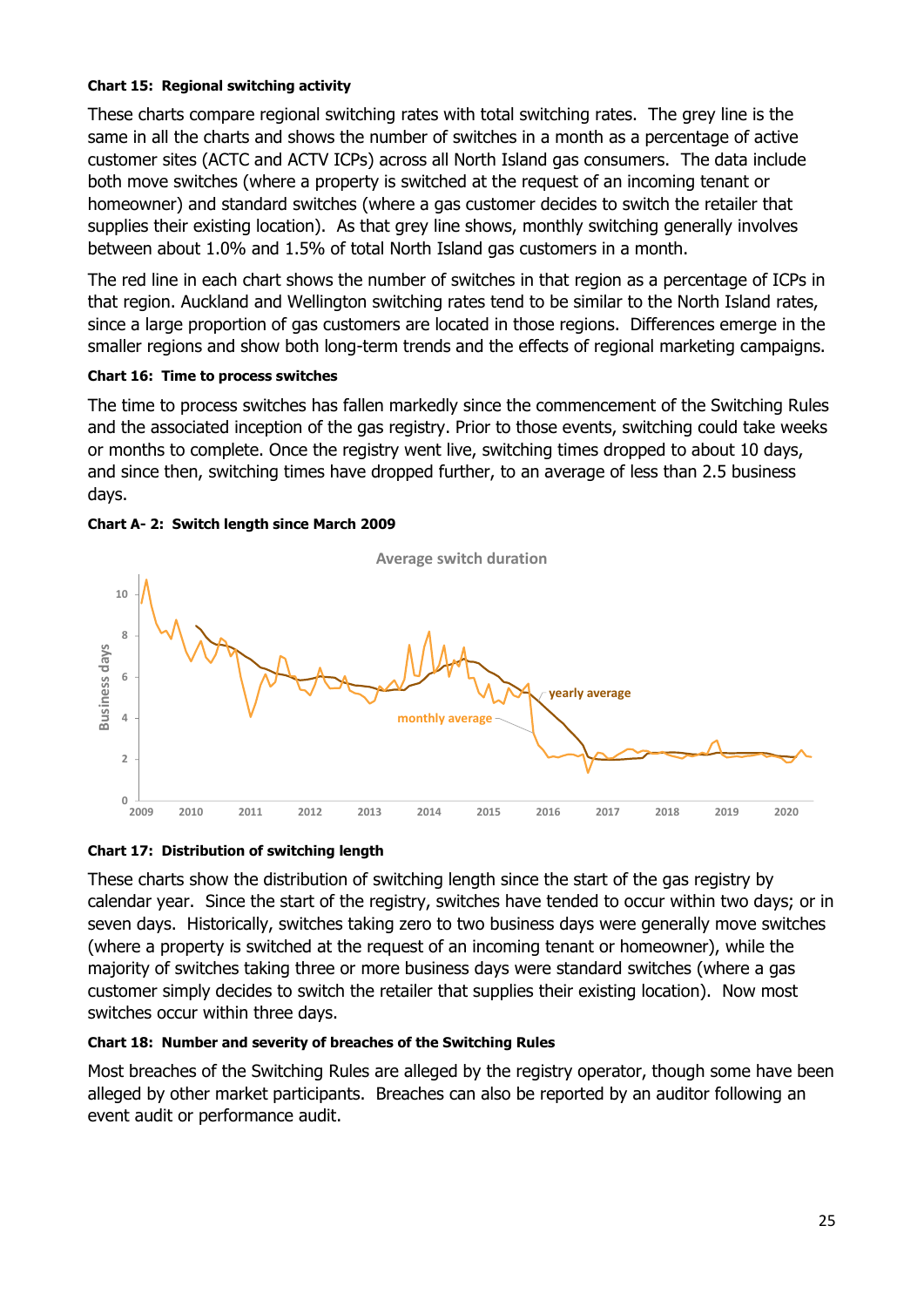## **Allocation and reconciliation performance measures**

#### **Chart 19: Volumes of unaccounted-for gas (UFG)**

Under the Reconciliation Rules, the amounts of gas that retailers estimate their customers have used are subtracted from the amounts of gas leaving the transmission system. The difference is UFG, which arises from technical losses on the system, metering inaccuracies, and retailer estimation errors. UFG imposes a cost on the market: it is gas that retailers are allocated and must pay for, but cannot sell. Tracking UFG is a way of monitoring these costs and the efficiency of the retail market. This transparency should assist the industry to take steps to reduce UFG where it is efficient to do so.

The chart compares total UFG quantities by consumption month and allocation stage (initial, interim or final). The grey bars show UFG based on the most recent data available.

Changes in UFG from one allocation stage to another are largely due to mass market retailers' consumption submissions becoming more accurate at later allocation stages. UFG tends to be most extreme at the initial allocation stage: in summer, UFG tends to be negative due to retailers' overestimations of customer consumption; and in winter, UFG tends to be positive due to retailers underestimating consumption. Generally, UFG volumes diminish considerably from the initial to the interim allocation stages. The final allocation stage reflects further minor adjustments to retailers' data, which can result in slightly more or less UFG, as shown by the orange and red lines in the chart below.

For context, the chart below shows UFG trends since October 2008, when the Reconciliation Rules went into effect.



#### **Chart A- 3: UFG since October 2008**

#### **Chart 20: Percentage of UFG**

This chart shows the amount of UFG in comparison with the total amount of allocated gas consumed each month. The grey bars show gas consumption at allocated gas gates, while the coloured bars show UFG volumes by allocation stage. The labels show the percent of UFG as a proportion of total allocated gas.

#### **Chart 21: Rolling 12-month UFG**

Another way to think about UFG is the amount recorded over a 12-month period. This chart shows rolling 12-month UFG figures, both as a GJ total and as a percentage of gas consumed. That is, each data point shows the amount of UFG recorded for that month and the preceding 11 months.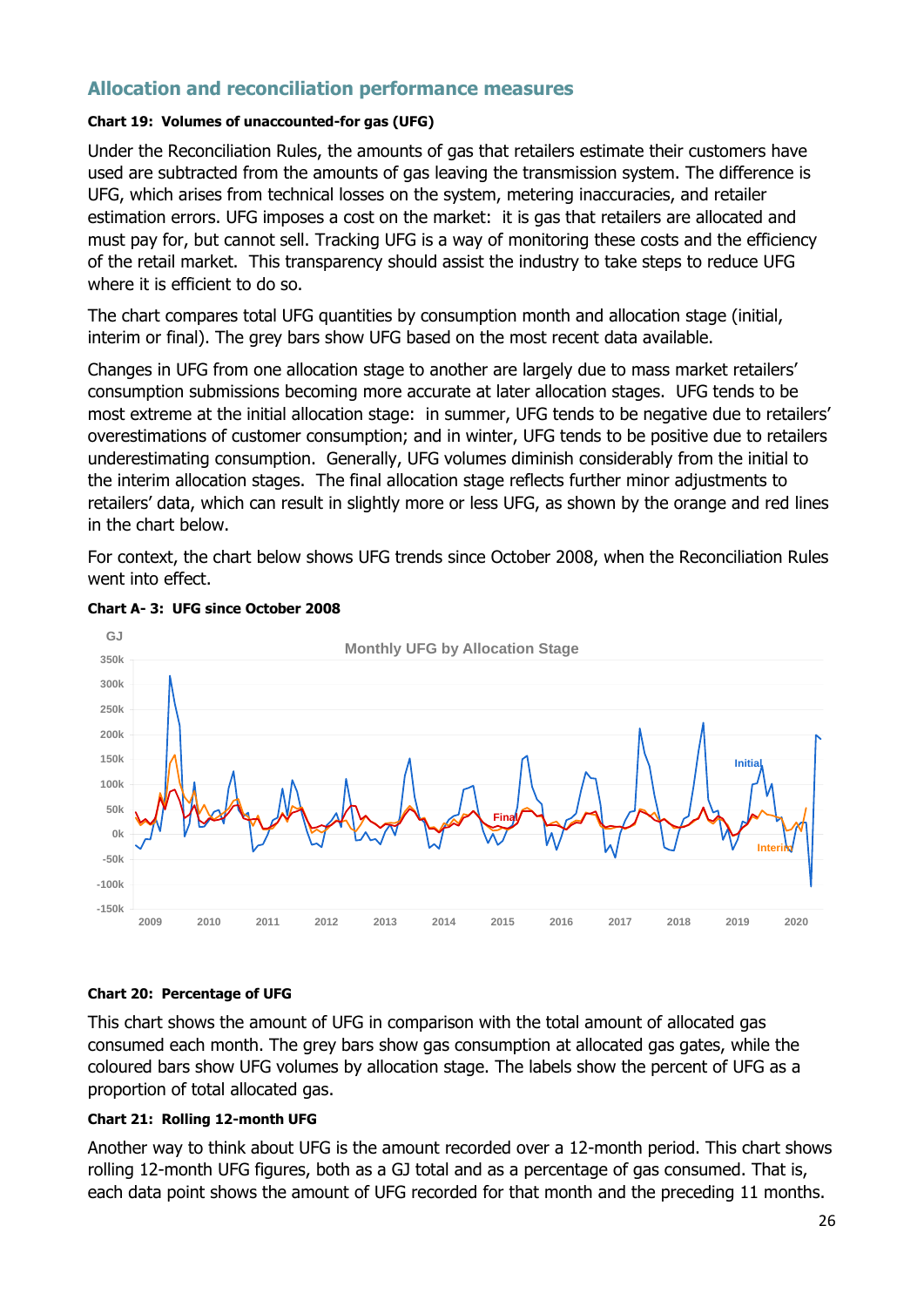As initial data are often inaccurate, the chart includes only consumption months for which interim or final data are available. The figures in the chart are based on the most recent data available at the time of publication.

## **Chart 22: Gas gates where UFG is the highest**

These charts show the gates with the largest volumes of positive and negative UFG over 12 months, according to the most recent final and interim data.

The first chart shows the 10 gas gates that had the highest volume of UFG, in terms of the percentage of total positive UFG experienced over the same time period. As a comparison, the chart also includes the percentage of total gate injections each gate represents; that is, the proportion of total gas consumption that is drawn from those gates.

The second chart shows negative UFG compared with gate injections.

#### **Chart 23: Number and severity of breaches of the Reconciliation Rules**

Most breaches of the Reconciliation Rules are alleged by the Allocation Agent. Breaches can also be reported by an auditor following an event audit or performance audit. Rule 37 breaches tend to be considered and settled in batches.

## **Market competition performance measures**

#### **Chart 24: Market share of ICPs by retailer**

These two charts show the number of active contracted customer sites associated with each retailer over the past two years, as recorded by the gas registry.

#### **Chart 25: Market share by consumer segment**

This chart shows market share by consumer type, as shown in the gas registry. Note that the chart shows retailers that have more than 5% of the market share of any category.

#### **Chart 12a: Market share by geographical region**

This chart shows the number of customers served by each retailer by geographical region. For simplicity, the charts include only those retailers with over 3% of total customer market share.

#### **Chart 26: Herfindahl–Hirschman Index**

The Herfindahl–Hirschman Index (HHI) is one way of measuring market concentration by using size and number of competing firms. The index ranges from 0 to 10,000. A low score indicates a low level of market concentration, which arises when there are many small firms in the market, each with a small proportion of market share. Conversely, an HHI score of 10,000 represents a market with a single retailer. The measure is used because market concentration is often inversely related to market competition; that is, the more retailers there are, and the more that market share is spread among them, the greater the competition for customers is thought to be.

As a point of reference, the United States Department of Justice considers markets in which the HHI is between 1,500 and 2,500 to be moderately concentrated. Markets with an HHI of greater than 2,500 are considered highly concentrated.<sup>4</sup>

The bars in the chart shows the HHI of the retail gas market as at December 2019; for comparison, the HHI for the beginning of 2009, 2012, and 2015 are also shown. In all regions, the HHI has decreased, indicating that the retail gas markets in these regions have become less concentrated.

Until 1992, when the new Gas Act disestablished local exclusive franchise areas, gas retailing occurred through local vertically integrated monopolies. With the consequent onset of retail

<sup>4</sup> <http://www.justice.gov/atr/public/guidelines/hhi.html> accessed 1 May 2014.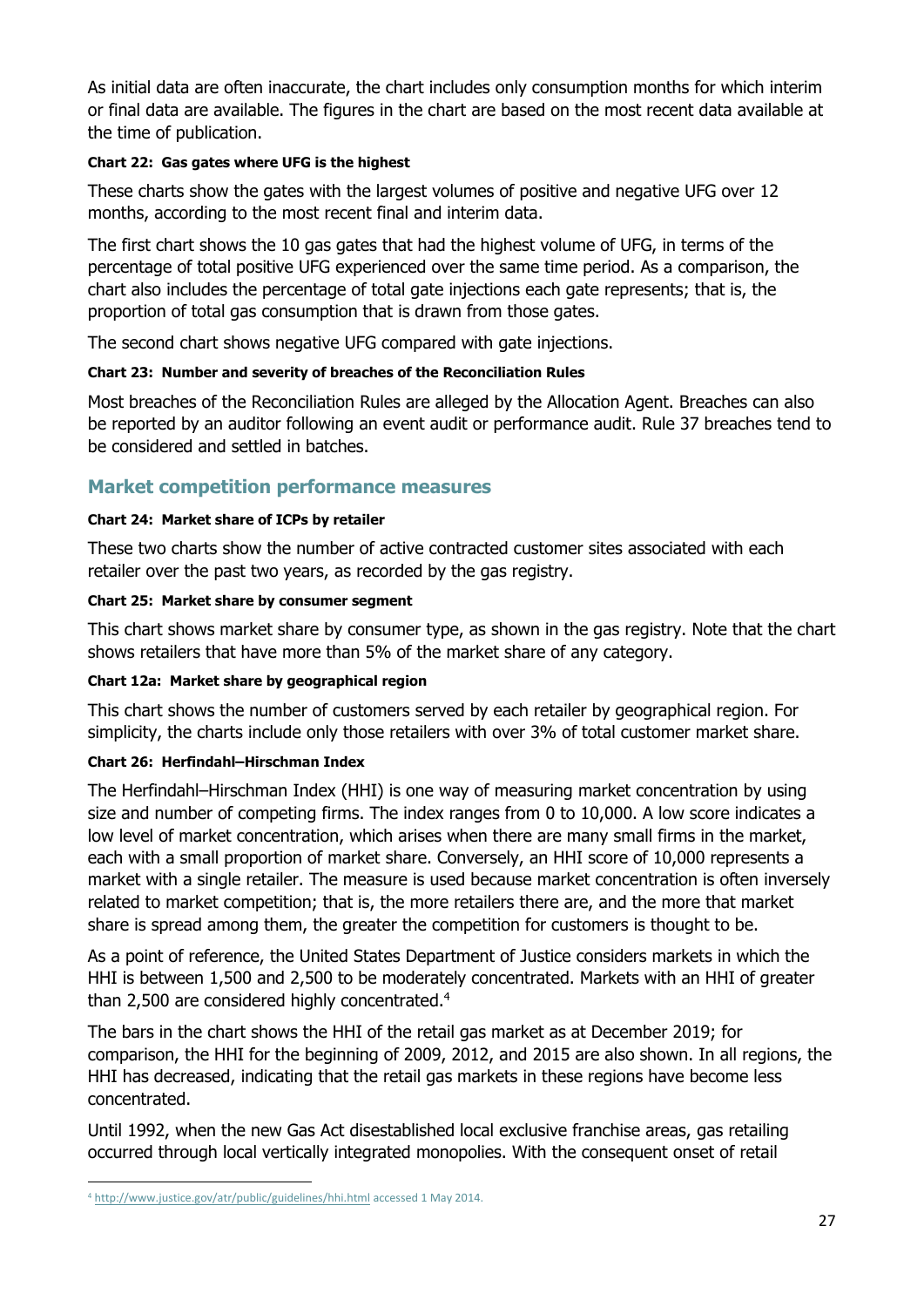competition, these former monopoly providers became 'incumbents', subject to competing retailers vying for customers in their areas. (A similar change occurred in the electricity sector). In most regions, there is still a dominant retailer, but the decrease in HHI shows that they have become less dominant in the past seven years. With the introduction of the Switching Rules, new retailers have entered the market and smaller retailers have increased their market share.

## **Chart 27: Switching by consumer sites since 2008**

This chart shows the proportion of active contracted consumer sites by the number of times they have switched since the start of the registry, broken down by consumer type (as indicated by load shedding category in the registry).

## **Chart 14A: Customer sites by last switch date**

Another measure of customer switching activity is the recency of their last switch. This set of charts shows, for customer sites that have switched at least once since the start of the registry, the year that the switch was put through. Customer-initiated switches are shown in blue, while transfers – switches that happened through the takeover of one retailer's customer base by another retailer  $-$  are shown in green.

#### **Chart 28: Residential consumer sites that have never switched**

This chart shows, for the residential consumer sites that have never switched retailer (since the start of the gas registry in February 2009), the proportion served by each retailer, compared to that retailer's market share of residential consumers.

## **Chart 15a: Residential customers by number of switches**

This chart breaks down retailers' residential consumers by the number of times they have switched and compares those proportions with switches for the residential consumer market as a whole.

## **Chart 29: Switching activity by retailer**

This chart shows the numbers of ICPs gained and lost by retailers over the past two years. The blue bars show the number of customers gained by the retailer each month, and the red bars show the numbers of customers lost.

As shown by these charts, although the net changes in number of customer ICPs may not change significantly from month to month for some retailers, there is a lot of underlying switching activity, particularly for the mass market retailers Contact, Genesis, Mercury, and Trustpower.

#### **Chart 30: Gas gates by number of retailers**

This chart shows, by month, numbers of gas gates by the number of active retailers. In this case, an active retailer means a retailer that has at least one active contracted ICP at that gas gate. Thirty-two gas gates are direct connect gates, meaning that they serve only one consumer, generally a large industrial consumer, and can have only one retailer active at that gate.

The majority of gas gates – about  $100$  – serve multiple consumers. The greater the number of retailers that trade at a gas gate, the greater is the potential competition for customers.

## **Chart 31: Connections served by multiple retailers**

This chart plots the proportion of gas consumers who are served from the gas gates in the chart above; that is, consumers served at gas gates where multiple retailers trade. This chart shows, for example, that while only a handful of gas gates have more than nine active retailers, those gates tend to be the largest ones, since over 90% of all gas consumers are connected at these gates.

#### **Chart 32: Total gas volumes**

This chart shows the total amount of gas delivered by open-access transmission pipelines and consumed over the past two years by all gas users. The consumption data by use is from direct connect gas gates and gates where industrial load is greater than 80% of gate volumes (G1M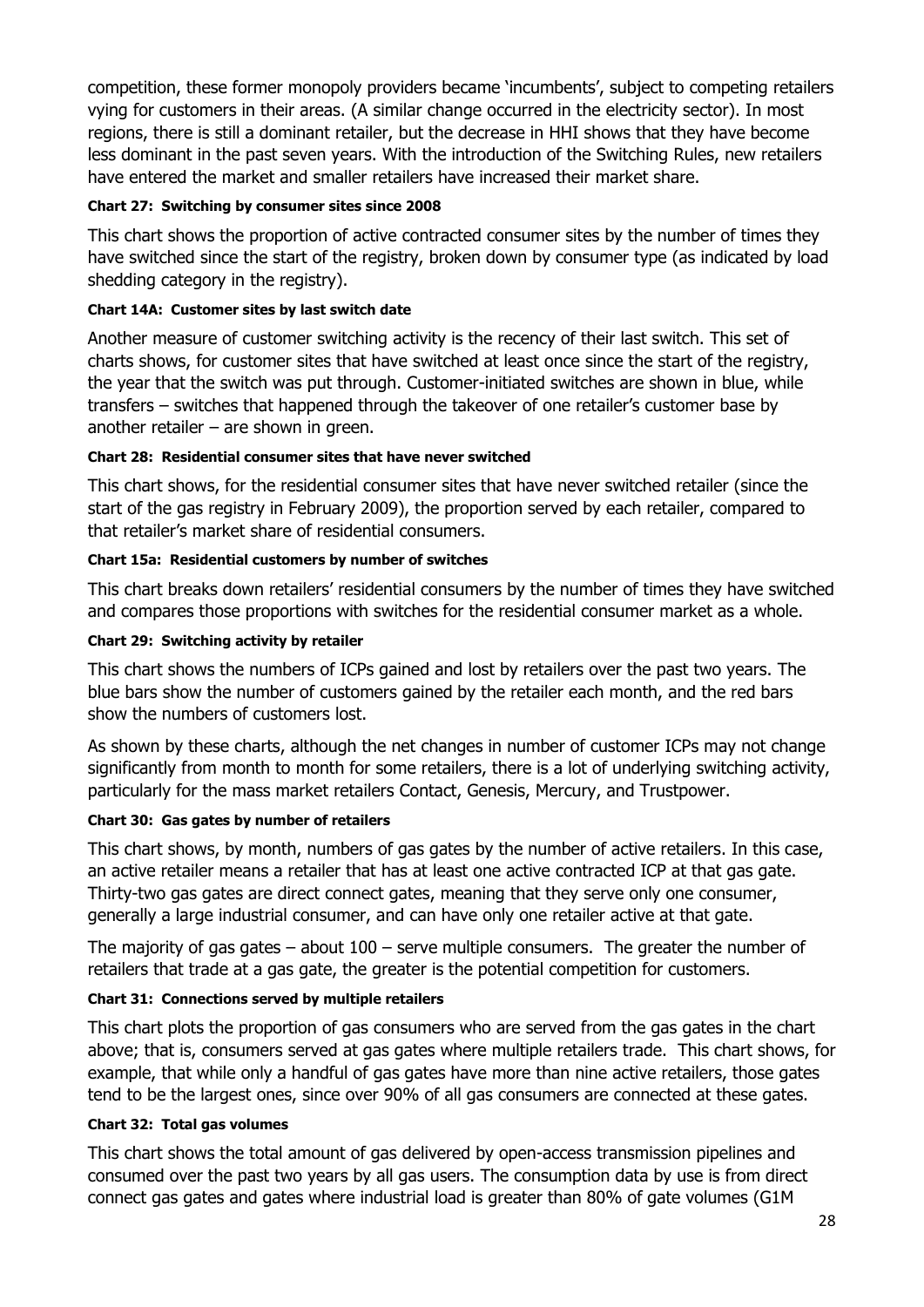gates). There are also some industrial consumers connected to gas gates where the industrial load is less than 80%; these volumes are included in the shared gas gates data.

The top grey line shows total consumption; the coloured lines provide a breakdown by type of use.

Consumption for petrochemicals is shown in blue.

Gas usage for thermal electricity generation is shown in red.

The tan line shows the amount of gas used by consumers connected to shared gas gates. This represents the majority of commercial and residential consumers. There is a seasonality trend to the consumption, higher in winter and lower in summer.

The green line represents volumes of gas used by large industrials, including steel, wood products, dairy processing, and oil refining.

The purple line shows the volumes of gas going to storage.

The orange line represents gas used by consumers connected to the private pipelines owned by Nova.

Gas used by consumers connected to distribution pipelines (the tan line) is allocated by retailer and shown in the next chart.

## **Chart 33: Allocated gas volumes**

This chart shows the gas volumes allocated to retailers at shared gas gates over the past two years, i.e. gas gates connected to a network that supplies multiple consumers. This includes gas used by industrial, commercial, and residential consumers, but it excludes gas volumes from direct connect gas gates; that is, from gas gates that supply a single consumer directly from the transmission system. For this reason, gas volumes supplied through direct connect gas gates to such industrial sites as thermal power stations, the oil refinery, and paper and chemical factories are not included in the chart.

The grey bars in the chart show total volumes of allocated gas (using the right-hand scale); company volumes are denoted by coloured lines and use the left-hand scale. The bars show the seasonality of gas consumption: higher in winter and lower in summer, and many of the retailers show similar patterns in their allocated volumes.

Nova Energy is generally the largest retailer by allocated volumes. Genesis has a load profile that strongly peaks in winter and troughs during the summer. Contact, Mercury, and Trustpower show similar – but less pronounced – winter peaking patterns. Greymouth's share of allocated gas, in contrast, is relatively steady throughout the year, reflecting its position as largely a supplier to industrial loads.

# **Pipeline balance**

## **Chart 34: Balancing gas volumes (no longer tracked since June 2017)**

The volume of gas in a pipeline relates to the gas pressure in the pipeline and needs to be maintained below the safe operating pressure limit for the pipeline and above the minimum required to maintain the supply of gas to consumers. On the Maui pipeline, pressures rise or fall as parties who inject gas into the pipeline over- or under-inject, and as parties who receive gas from the pipeline under- or over-take relative to their respective scheduled volumes. When a transmission owner or operator manages the gas inventory in a pipeline, it is referred to as secondary or residual balancing. Maui Development Limited (MDL) buys and sells balancing gas in order to manage gas volumes and thus maintain gas pressure within safety and operational limits.

Prior to 2008, secondary balancing services were essentially free to holders of legacy Maui gas contracts, but changes implemented at the end of 2008 to the Maui Pipeline Operating Code,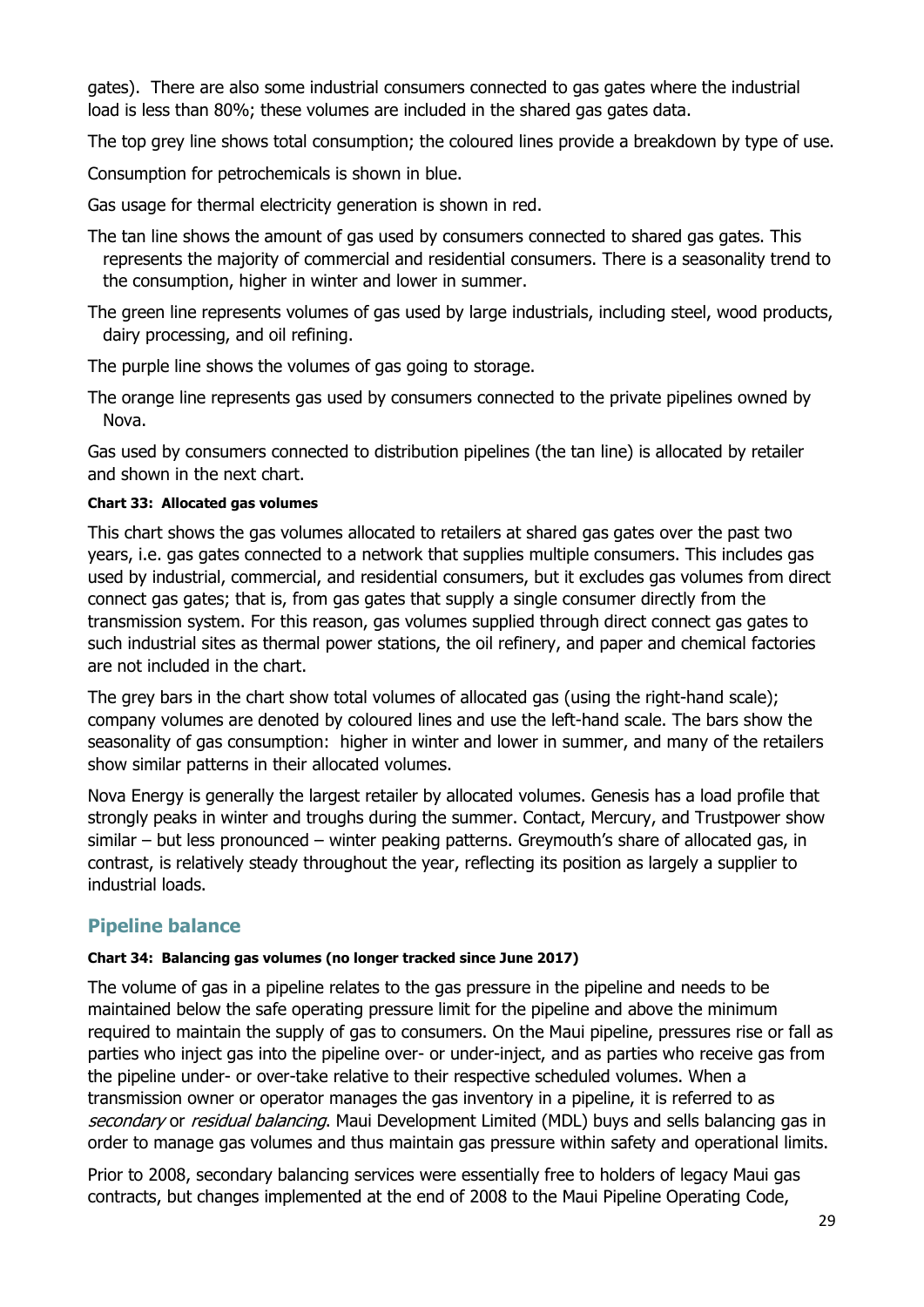together with the arrangements in the Vector Transmission Code, meant that the costs associated with secondary balancing were generally recovered from pipeline users. In 2009, MDL instituted the Balancing Gas Exchange, an online platform that displayed pipeline balance conditions and enabled parties physically interconnected to the Maui pipeline to post offers to buy and sell balancing gas. These two changes provided gas transmission customers with an incentive to selfbalance and greater information on which to base their balancing decisions.

The outcome was the significantly reduced volumes of gas needed to be purchased or sold by MDL to balance the Maui pipeline.

On 1 October 2015, MDL introduced market-based balancing (MBB) on the Maui pipeline, wherein welded points are cashed out at the end of each day for imbalances over a tolerance limit. The rationale for the change was to provide welded parties with even greater incentive to self-balance – that is, to engage in primary balancing, rather than relying on secondary balancing by the pipeline.

In January 2017, First Gas announced that it was changing the operation of its compressors across the transmission system, in order to reduce overall fuel gas costs and to increase the ability of the transmission pipeline to cope with unplanned production station outages. Two related aspects of this change were the increased use of the Mokau compressor station, which increased the use of fuel gas, and increased line pack on the Maui pipeline, which decreased the need for balancing gas transactions. Since not all purchases of fuel gas are publicly available, it is difficult from the available data to see an overall picture of the effect of the operational changes.

For these reasons, Gas Industry Co no longer tracks balancing gas volumes in this quarterly report, focussing instead on primary balancing as shown in charts 22 and 23.

## **Chart 35: Receipt point operational imbalance**

On the Maui pipeline, shippers nominate gas to flow from a receipt welded point, a point where gas is injected into the transmission pipeline, to a delivery welded point, where it is either consumed by a large gas consumer such as Methanex or the Huntly Power Station, or transferred into another pipeline for delivery to smaller downstream customers. Once entered into the pipeline scheduling system and approved, these nominations become scheduled quantities.

Measured quantities, on the other hand, are the amounts of gas that physically flowed through a metering device at a welded point. Scheduled quantities are forecasts; measured quantities are what actually happened. Inevitably, there are differences between the two: forecasts may inaccurately predict actual demand on the day, or there are physical reasons why production stations or large users could not inject or offtake the volumes scheduled.

The difference between measured and scheduled quantities at a welded point is called operational imbalance. Positive imbalance at a welded point indicates that gas is being stored in the pipeline; negative imbalance shows that gas is being drawn from pipeline inventory (called line pack).Excess imbalance on a transmission pipeline can incur costs inefficiently, as it may require the pipeline operator to take a balancing action by buying or selling gas to make up for the change in line pack.

As noted above, MBB was implemented in October 2015, and a key component of the change was the introduction of daily cash outs for operational imbalance. This change was projected to increase the incentives for primary balancing and thus reduce daily operational imbalance.

Chart 22 shows operational imbalance at large receipt points on the Maui pipeline excluding the bidirectional Frankley Road welded point.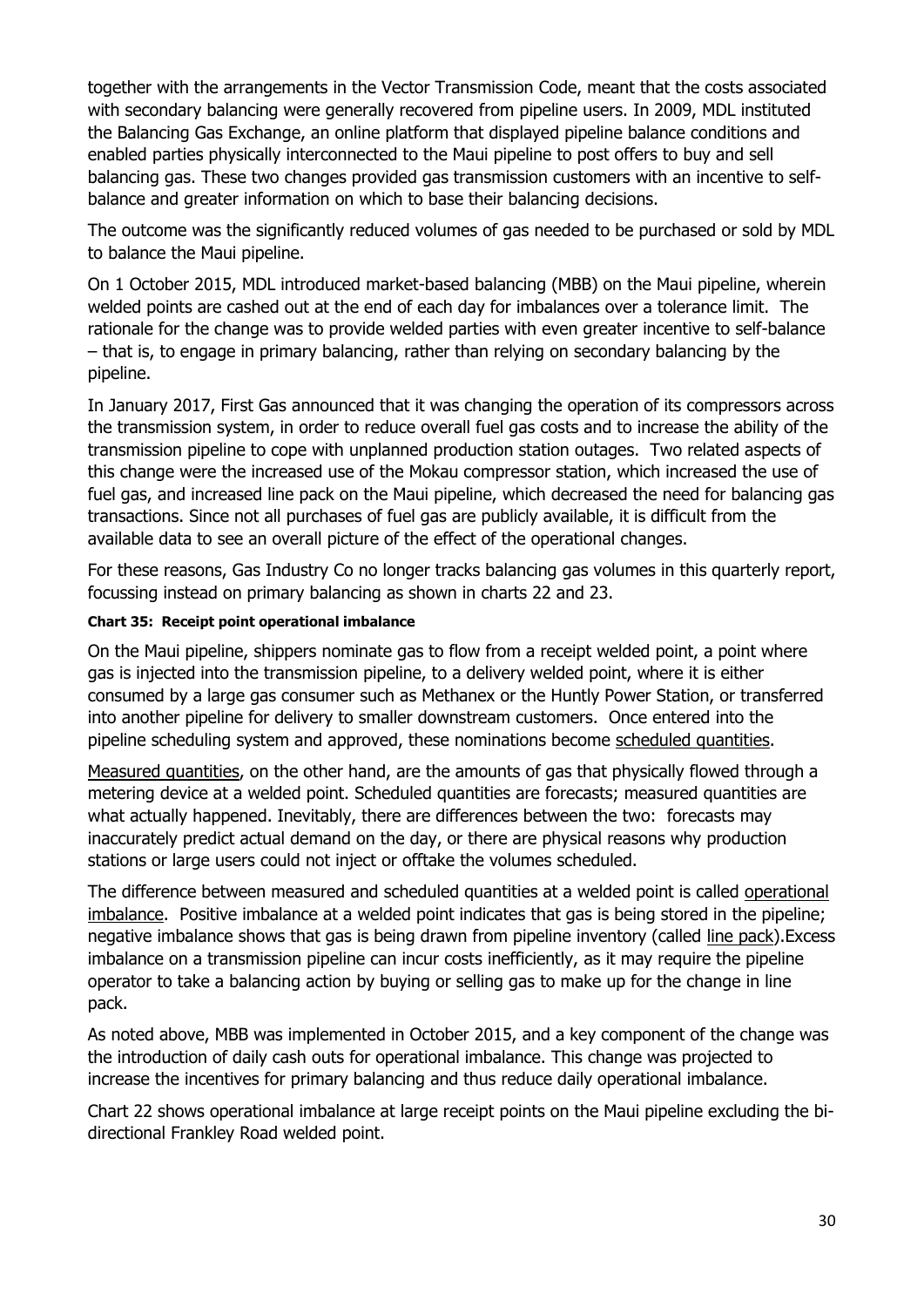#### **Chart 36: Delivery point operational imbalance**

This chart shows operational balance at large delivery points on the Maui pipeline (again excluding Frankley Road). The yellow line shows data from the transmission pipeline welded points (TPWPs) Pokuru and Rotowaro, which feed the distribution networks in Bay of Plenty and Auckland, respectively. The orange line shows the Bertrand Road, Faull Road, Ngatimaru Road, Mokau Compressor Station, and Huntly Power Station delivery points, which are direct connections to large consumers.

## **Critical contingency management**

The purpose of the CCM Regulations is to achieve the effective management of critical gas outage and other security of supply contingencies without compromising long-term security of supply. A copy of the CCM Regulations can be found at [http://www.gasindustry.co.nz/work](http://www.gasindustry.co.nz/work-programmes/critical-contingency-management/current-arrangements/regulations/)[programmes/critical-contingency-management/current-arrangements/regulations/.](http://www.gasindustry.co.nz/work-programmes/critical-contingency-management/current-arrangements/regulations/) Information related to critical contingency management can be found on the CCO's website at [http://www.cco.org.nz/.](http://www.cco.org.nz/)

## **Regional and meter owner market share**

## **Chart 37: Regional ICP activity**

This series of charts tracks the number of ICPs listed on the registry by date, region, and status. The green series shows active ICPs; that is, those with a status of ACTC and ACTV. The orange series shows all other statuses: NEW, READY. INACT (inactive-transitional), INACP (inactivepermanent), and DECR (decommissioned). NEW and READY statuses are used when an ICP has been newly created (prior to service installation) and when an ICP is ready to flow gas, respectively. In all regions, the number of NEW and READY ICPs has decreased compared to the start of the gas registry.

The other three statuses denote stages of disconnection. INACT denotes a transitional (nonpermanent) disconnection; INACP is for a permanent disconnection; and DECR means that the ICP has been decommissioned, and the meter and service pipe have been removed.

#### **Chart 38: Meter ownership by distribution system**

There are two possible contributing factors to the apparent low level of metering competition within the distribution systems. A review of metering arrangements in 2016 revealed that, as there was little service differentiation between metering providers, retailers found it more efficient to contract with a single party to provide both network and metering services. Note that these circumstances are no longer applicable to First Gas's distribution system, as First Gas acquired the network from Vector but not its associated meters in 2016.

A second factor is the acquisition by Vector AMS of Contact's gas meters in 2013, which led to consolidation in the market. The chart below shows metering market shares as at April 2009, shortly after the start of the gas registry and prior to the sale of Contact's meters.